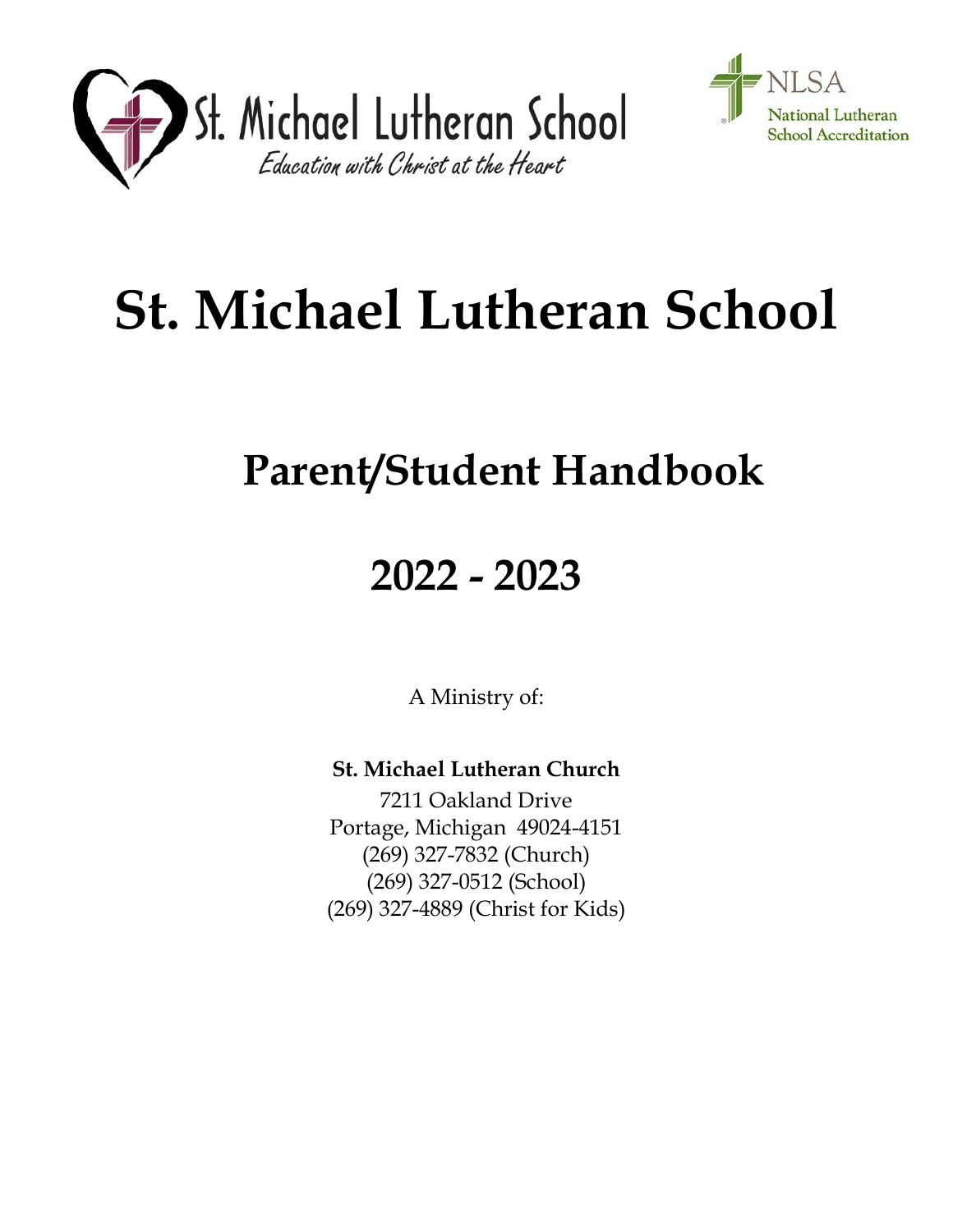### **Student Responsibilities**

#### **1. Be prompt and prepared.**

- Come to school on time
- Have all necessary materials
- Have assignments completed to the best of your ability

*"Do your best to present yourself to God as one approved, a workman who does not need to be ashamed and who correctly handles the word of truth."* 2 Timothy 2:15

#### **2. Respect authority.**

- Listen to those in authority and follow school rules
- Follow directions promptly
- Accept responsibility for your own behavior

#### *"Show proper respect to everyone."*

1 Peter 2:17a

#### **3. Respect the rights of others.**

- Use appropriate voice and language at all times
- Listen and pay attention to the speaker
- Respect the right of others to have differing opinions
- Refrain from harassment and retaliation

*"Do to others as you would have them do to you."* Luke 6:31

#### **4. Respect Property**

- Respect the property of others
- Respect your own property
- Use materials and equipment appropriately
- $\bullet$  Keep things clean

*"Whoever can be trusted with very little can also be trusted with much, and whoever is dishonest with very little will also be dishonest with much. So if you have not been trustworthy in handling worldly wealth, who will trust you with true riches? And if you have not been trustworthy with someone else's property, who will give you property of your own?"* Luke 16: 10-12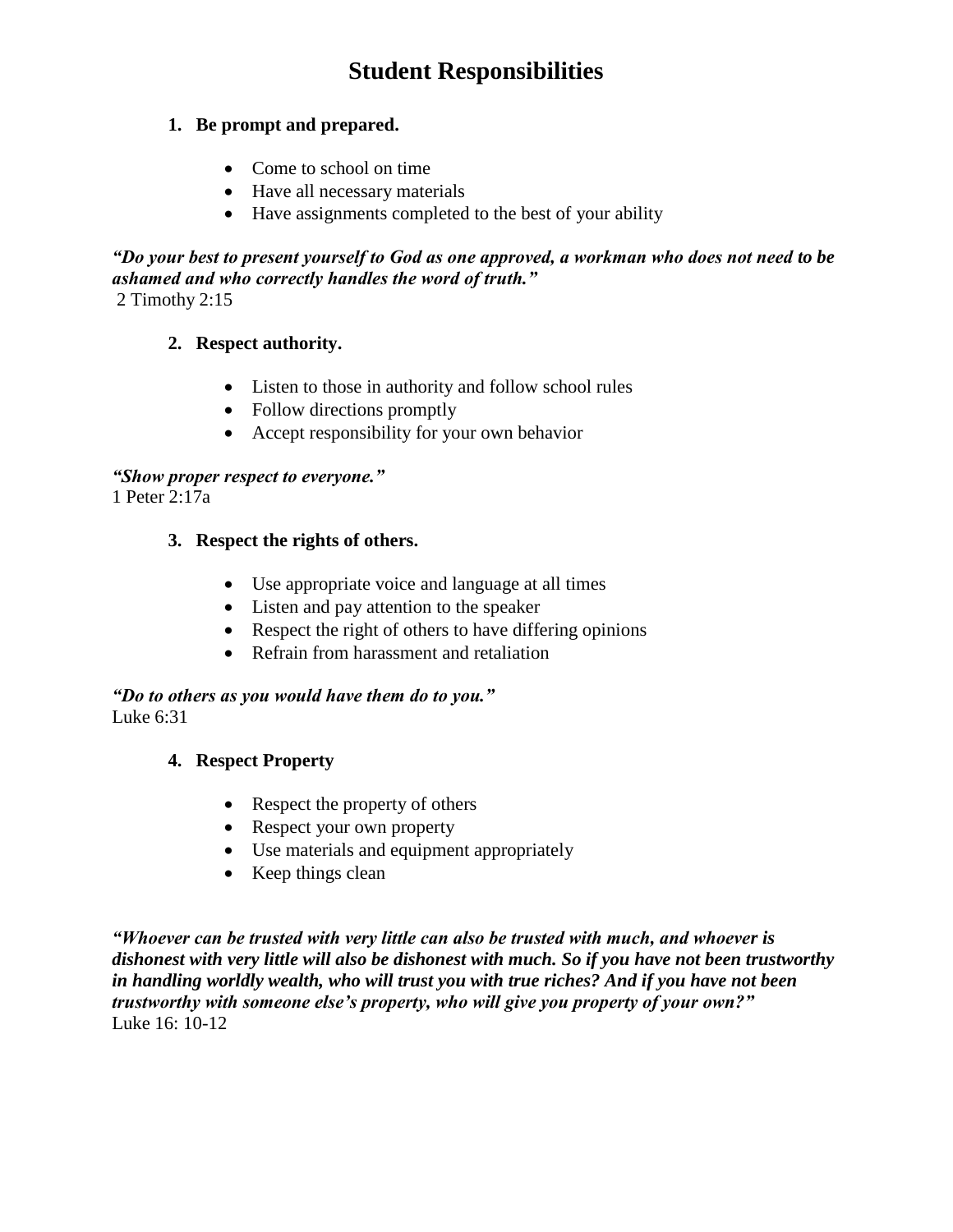#### **Ministry Statement**

St. Michael Lutheran School and Christ for Kids Childcare Center are ministries of St. Michael Lutheran Church, which understands its God-given mission as making disciples of the Lord Jesus Christ by both building up existing believers in the faith and reaching out to unbelievers with the good news of the Gospel.

We believe that the Bible is the inspired and infallible Word of God that is the final authority concerning truth, morality and ethics. Therefore, we believe, as the Bible teaches, that all human life is a sacred gift from God from the time of conception until natural death and should be defended, protected and nurtured. Likewise, as the Bible plainly reveals, God's design for marriage and the family is based upon the lifelong one flesh union of a man and woman. These and other Biblical truths inform our doctrine and practice for both St. Michael Lutheran Church and School.

#### **Our Statement of Faith**

As Lutherans, we subscribe to the Lutheran Confessions because they agree with the Bible. They include the creeds of the Christian Church, namely; the Nicene, Apostles', and Athanasian – all of which confess God as Father, Son and Holy Spirit, and Jesus Christ as the only Lord and Savior. The Holy Scriptures are the basis and authority for all matters of faith and life and are the inspired and inerrant Word of God. The Bible teaches that Jesus Christ is both true God and true man, who was virgin born, and who suffered, died and rose again for our justification. We believe that we are saved by grace through faith in Jesus' death and resurrection for us. The Holy Spirit leads us to confess Jesus Christ as our Lord and nourishes us in this faith relationship through the Word and the Sacraments of Baptism and the Lord's Supper. The Christian life is a daily relationship with God of repentance, faith, and forgiveness, empowering us to serve God in our daily life by caring for one another and for the world around us.

#### **Our Mission**

St. Michael Lutheran School and Christ for Kids Childcare Center partners with parents to develop each child's God-given abilities by providing a high quality education that nurtures faith and creates Mighty Messengers for Christ.

#### **Our Vision**

St. Michael Lutheran School and Christ for Kids Childcare Center is a ministry dedicated to *Education with Christ at the Heart* which:

- 1. Ensures that Christ is the foundation of the school and all related activities;
- 2. Provides enriching learning experiences;
- 3. Builds compassionate relationships in the classroom, the school, and the greater community; and
- 4. Welcomes all members of the community regardless of faith affiliation, with the understanding that all students will be taught the truths of the Bible and the doctrine of the Lutheran Church Missouri Synod.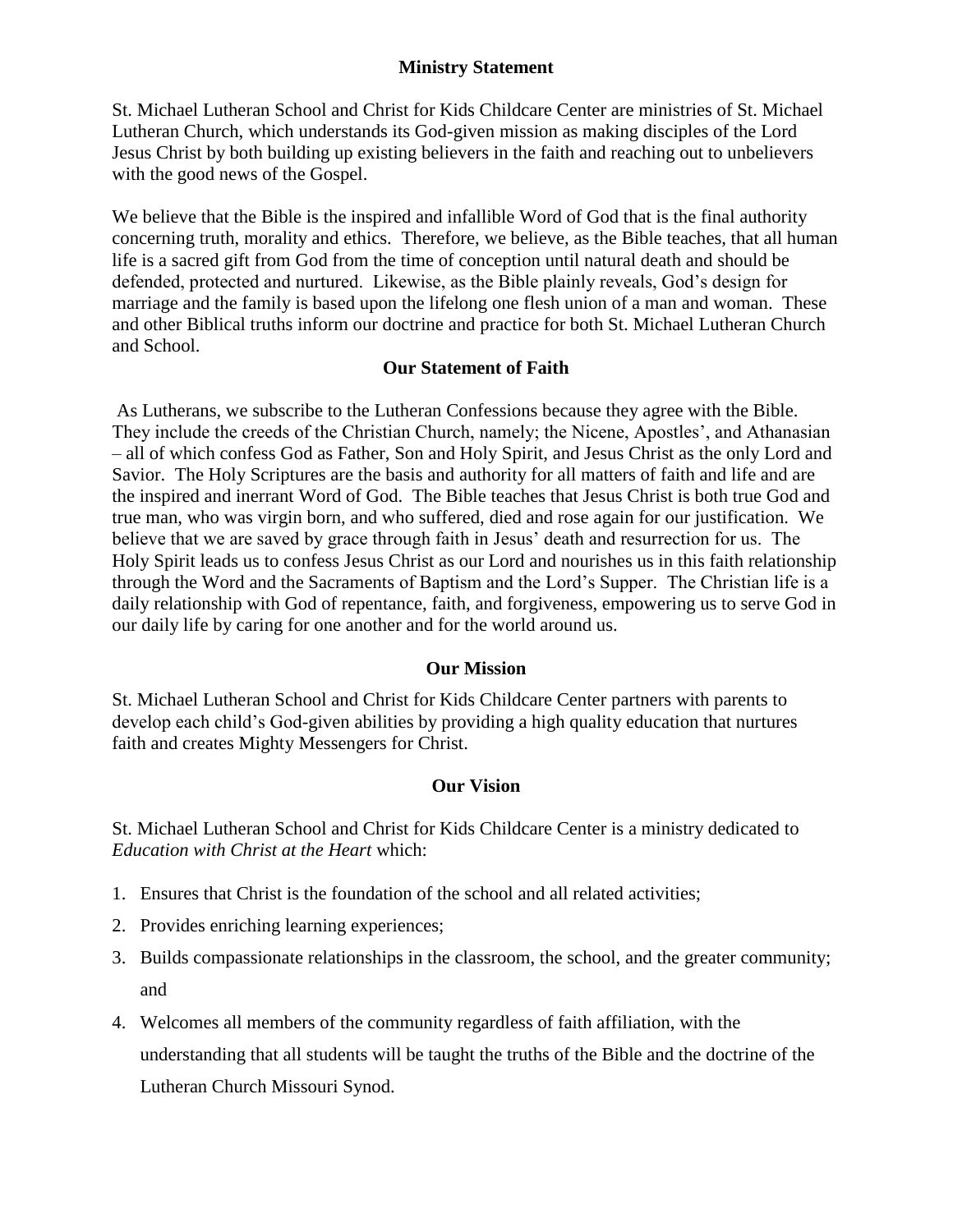

## St. Michael Lutheran School

**National Lutheran School Accreditation** 

Christ For Kids Childcare *Education with Christ at the Heart* 7211 Oakland Drive Portage, Michigan 49024-4151 School: (269) 327-0512 CFK: (269) 327-4889 Fax: (269) 327-3148 [www.stmikeschool.org](http://www.stmikeschool.org/) Mr. Greg Johnson, Principal Mrs. Emily Ritchie, CFK Director

Dear Students and Parents:

We are pleased that you are part of the St. Michael Lutheran School/Christ for Kids family! Our sincere hope is that your time spent with us will be a blessing to you. Our goal is to provide a Christ-centered education that develops the God-given gifts which make each student a unique creation in Christ.

This year's edition of the handbook does include some changes. Each one of the policies, guidelines, and rules are implemented to better fulfill our mission in a safe and efficient environment. None are intended to cause inconvenience but rather to facilitate smooth operation and good order. I would encourage you to read this handbook carefully so that you can be better informed about the school and childcare programs. Not all issues have been addressed in this handbook, so if you have any questions please contact the school office at 327-0512 or the childcare office at 327-4889.

We look forward to another exciting and educational year here at St. Michael. We appreciate the opportunity to partner with you in the task of educating your child (ren). Please support this ministry with your prayers as we begin the 2022/2023 school year.

In Christ's Service,

*Gregory Johnson*

Gregory Johnson Principal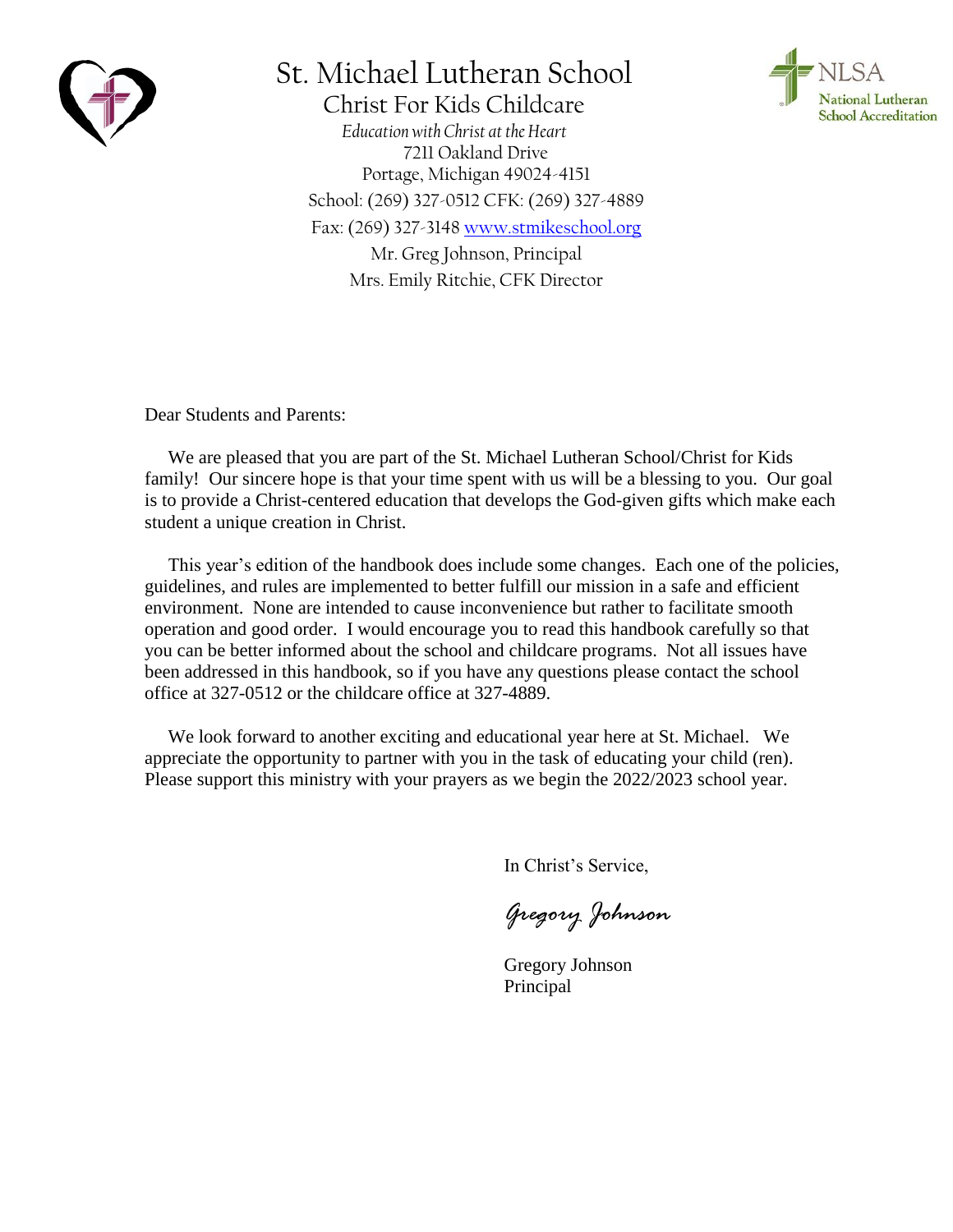

### **St. Michael Lutheran School Christ for Kids Childcare**

#### **August**

| Wed 10        | <b>CFK Closed</b>                               |
|---------------|-------------------------------------------------|
| Thurs 18      | Kindergarten Signing 6:30pm                     |
| Mon 22-Fri 26 | <b>CFK Closed</b>                               |
| Thurs 25      | K-8 <sup>th</sup> Meet & Greet 2-4pm            |
| Mon $29$      | K-8 <sup>th</sup> 1 <sup>st</sup> Day of School |
|               | Half Day/11:30 Dismissal                        |
| Wed 31        | EC Meet & Greet 5:30-7:30pm                     |

#### **September**

| K-8 School/CFK Closed Labor Day |
|---------------------------------|
| School Resumes                  |
| $EC 1st$ Day of School          |
| School Lunches Begin            |
| Picture Day                     |
| Picture Day                     |
|                                 |

#### **October**

| Sat 8         | EC-K Gull Meadow Field Trip |
|---------------|-----------------------------|
| Mon 17-Fri 21 | <b>ITBS</b> Testing         |

#### **November**

| Wed 2         | K-8 End of $1st$ Quarter                             |  |
|---------------|------------------------------------------------------|--|
| Thurs 3-Fri 4 | EC-8 No School                                       |  |
|               | (MANS Conference)                                    |  |
| Fri 11        | <b>EC Report Cards Home</b>                          |  |
| Mon 14-Fri 18 | <b>EC</b> Conferences                                |  |
| Wed 16        | Picture Re-Takes (Morning Only)                      |  |
| Fri 18        | K-8 <sup>th</sup> Report Cards Home                  |  |
|               | Mon 21-Tues 22 K-8 <sup>th</sup> Evening Conferences |  |
| Wed 23-Fri 25 | EC-8 <sup>th</sup> No School/Childcare Closed        |  |

#### **December**

| Thurs 8       | 2 <sup>nd</sup> - 8 <sup>th</sup> Grade Christmas Program |
|---------------|-----------------------------------------------------------|
|               | 1:00pm and $6:30$ pm                                      |
| Thurs 15      | K, $1st$ and EC Christmas Program                         |
|               | 1:00pm and $6:30$ pm                                      |
| Mon 26-Fri 30 | No School Christmas Break EC-8th                          |
|               | Grade                                                     |
| Mon $26$      | <b>CFK Closed</b>                                         |
| Fri 30        | <b>CFK Closed</b>                                         |
|               |                                                           |

## **2022-2023 Calendar**



#### **January**

| Mon 2-Fri 6       | No School Christmas Break          |
|-------------------|------------------------------------|
|                   | $EC-8th$ Grade                     |
| Mon $2$ -Tues $3$ | <b>CFK Closed</b>                  |
| Mon 9             | <b>School Resumes</b>              |
|                   | 2023-24 Registration Begins        |
| Mon 23-27         | Lutheran Schools Week              |
| Fri 27            | No School EC-8                     |
|                   | K-8 End of 2 <sup>nd</sup> Quarter |

#### **February**

| Fri 24       | No School EC-8 <sup>th</sup> Grade Mid- |
|--------------|-----------------------------------------|
| Winter Break |                                         |
|              | CFK Open                                |
| Mon $27$     | No School EC-8 <sup>th</sup> Grade Mid- |
| Winter Break |                                         |
|              | <b>CFK Closed</b>                       |

#### **March**

| Fri 17        | <b>EC Report Cards Home</b> |
|---------------|-----------------------------|
| Mon 20-Fri 24 | <b>EC</b> Conferences       |
| Mon 27-31     | Spring Break – No School    |

#### **April**

| Mon $3$       | School Resumes                         |
|---------------|----------------------------------------|
| Thurs 6       | End of 3 <sup>rd</sup> Quarter K-8     |
| Fri 7         | No School EC-8 <sup>th</sup> Grade/CFK |
| Closed        |                                        |
|               | Good Friday                            |
| Mon 17-Fri 21 | <b>ITBS</b> Week                       |
|               |                                        |

#### **May**

| Thurs 11 | <b>Outdoor Concert</b>                  |
|----------|-----------------------------------------|
| Mon 29   | No School EC-8/CFK Closed               |
|          | Memorial Day                            |
| Tues 30  | 8 <sup>th</sup> Grade Graduation 7:00pm |

#### **June**

```
Fri 2 EC Last Day/Report Cards Home
Thurs 9 K-7 Last Day \frac{1}{2} Day
                11:30 Dismissal
               Field Day
```
#### **All Calendar Events Subject To Change**

#### **Other Events to be Determined**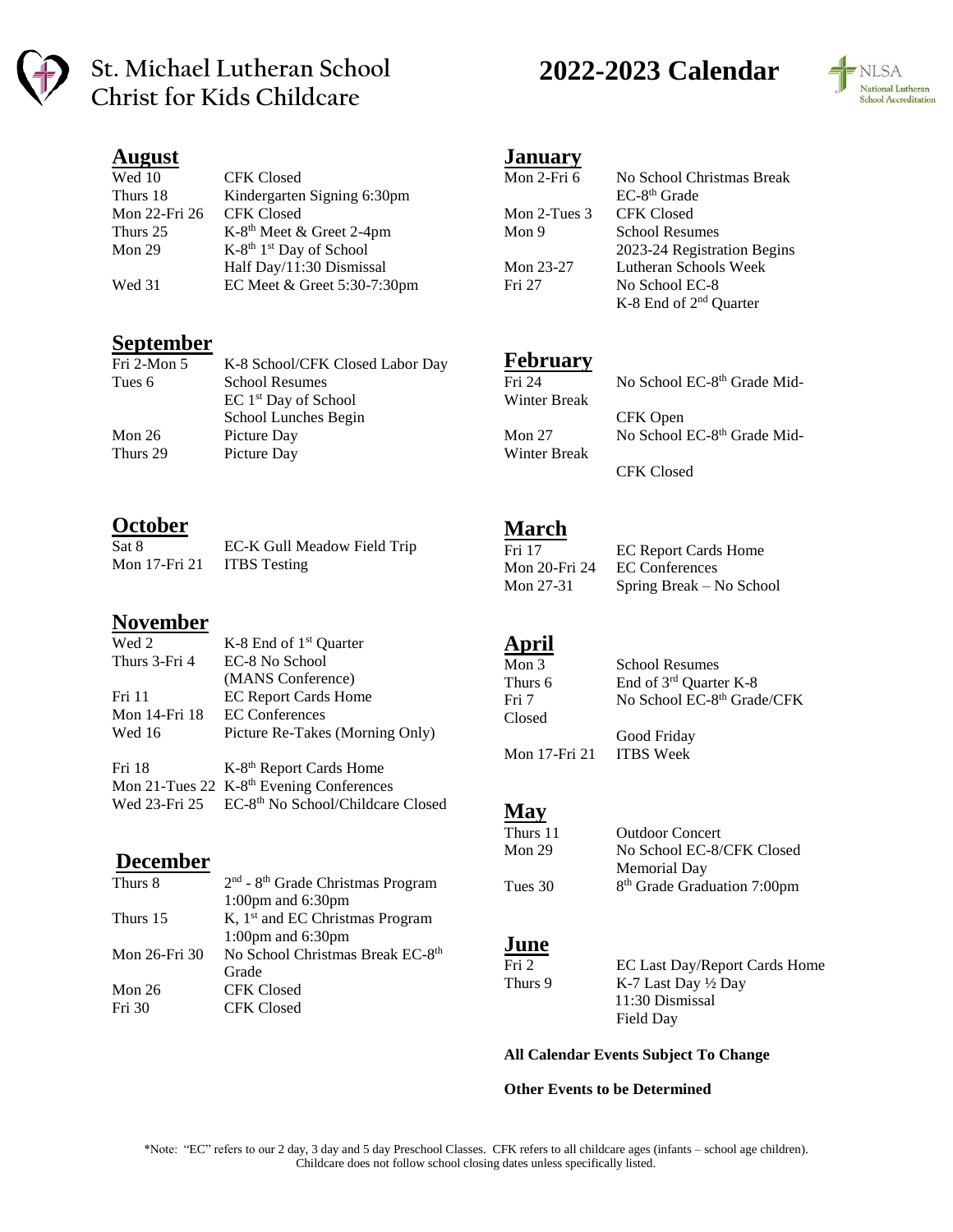#### **Introduction**

St. Michael Lutheran School (hereafter referred to as SMLS) extends a warm welcome to all parents and their children who will be attending. It is our hope that your experience will be a blessing.

This handbook has been prepared to assist you in the explanation of our programs. We ask that you read through it and then use it as a reference whenever you have questions. It will help explain policies, procedures and philosophy. It will also help in the preparation of both child and parent for participation in a program where home, church, and school work together in partnership.

SMLS is an outreach ministry of St. Michael Lutheran Church and is governed by the Board of Early Childhood and School Ministries. SMLS is approved by the state of Michigan to operate as a private school and accredited by National Lutheran Schools Accreditation.

Questions or concerns regarding the school's policies or procedures should be addressed initially to the Principal. Questions or concerns regarding childcare's policies or procedures should be addressed initially to the Director. When necessary, the Principal or Director may then take concerns to the governing Board.

Parents who are not members of St. Michael Lutheran Church are invited to attend classes on the teachings of the Lutheran Church - Missouri Synod so that they may better understand the principles of faith applied in the classroom.

Periodically children are offered the opportunity to sing or participate at one of our Sunday morning services. All parents and family members are invited to these events.

#### **Philosophy**

SMLS offers Christ-centered programs in a loving and caring atmosphere. Teachers and staff believe it is a shared responsibility to introduce and foster growth in a relationship with God, the family, the community, and the world. We desire to meet the needs of the whole child spiritual, social, emotional, physical, cognitive and creative.

Our teaching philosophy evolves around the concept that all children can learn. Our teachers believe that as educators, it is their responsibility to determine each child's strengths and provide opportunities for continued growth. This builds self-confidence and provides individuals with positive and successful learning experiences.

Another important role our teachers play is to provide students with the support they need for successful learning. This is accomplished through classroom activities as well as working with parents to provide additional support at home, making themselves available to students when they are feeling confused or overwhelmed, and having a classroom library for students at many different stages in the reading process.

#### **Non-Discrimination Policy**

SMLS is open to any family regardless of church affiliation, and we admit students of any race, color, or national and ethnic origin to all rights, privileges, programs, and activities generally accorded or made available to all students in the school. We do not discriminate on the basis of race, color, national, or ethnic origin in the administration of our educational or admission policies.

All students enrolled fall under a probation period of 60 days, which allows staff to determine student needs and ability of the program to meet those needs. If it is determined that individual student needs go beyond the resources, training, or staffing of the program, or jeopardizes the rights and needs of other students in the program, St. Michael Lutheran School and Christ for Kids Childcare Center reserve the right to un-enroll those students from the program. If needed, St. Michael Lutheran School and Christ for Kids Childcare Center will assist parents in identifying other educational options where those needs can be met. St. Michael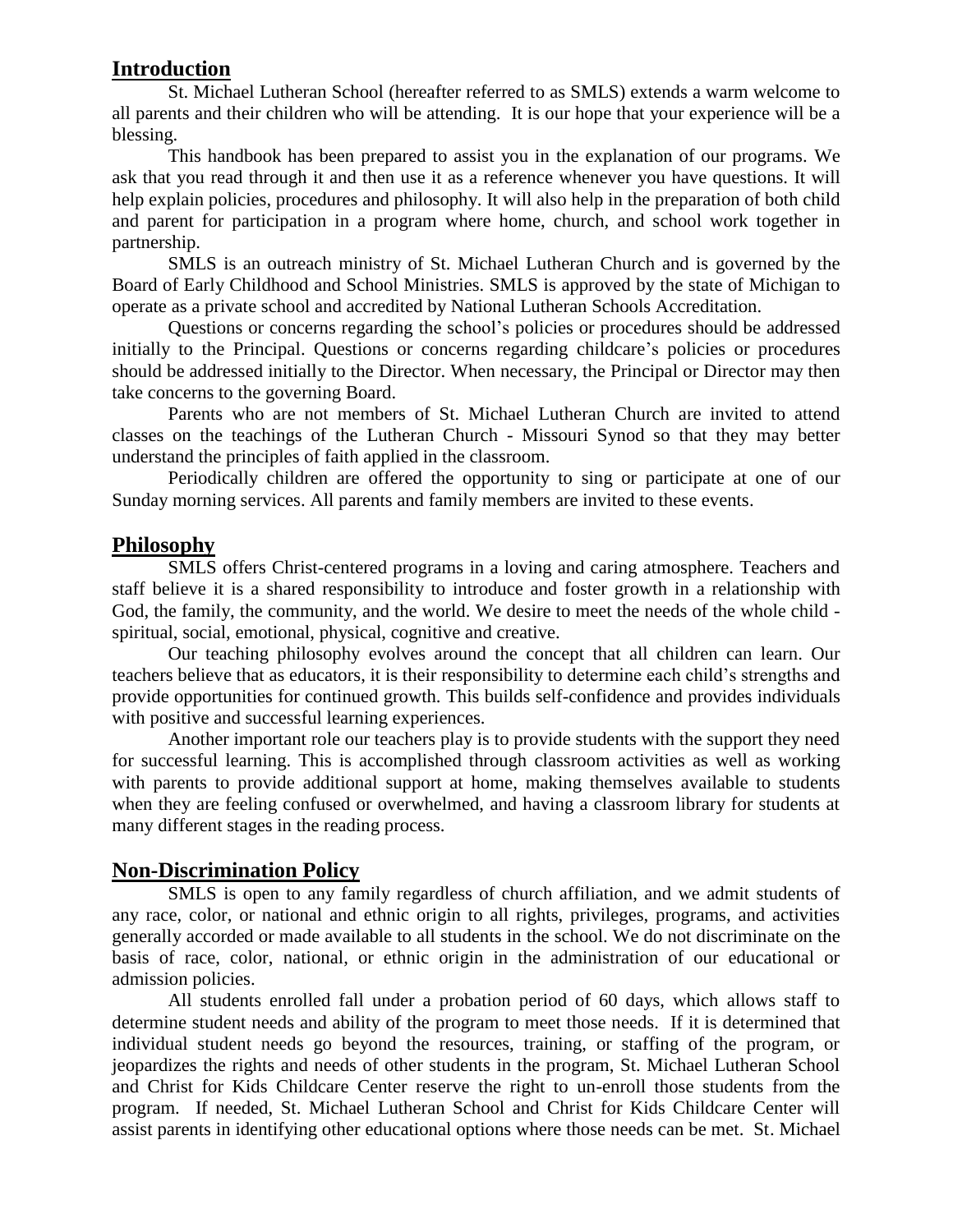Lutheran School and Christ for Kids Childcare Center reserves the right to un-enroll any student for other extenuating circumstances.

St. Michael Lutheran Church and its affiliated agencies are open and accept all people consistent with the clear teachings of Scripture. Scripture teaches that we are all sinful by nature and are in need of the salvation that comes only through faith in Jesus Christ. Correspondingly, St. Michael does not discriminate on the basis of one's sinful condition, even though it does not and cannot condone sinful behavior.

#### **Daily Schedule & Calendar**

The school day begins at 8:00 AM and runs until 3:15 PM. Grades K-8 meet Monday through Friday. SMLS generally follows the Portage Public School calendar with some exceptions. There will be a Thanksgiving, Christmas, and Spring break. Beginning and ending school dates can be found on the school calendar. Occasionally the staff will be involved in a teacher conference or workshop and there will be no school on those days.

#### **Before & After School Care**

Christ for Kids offers both before and after school programs (an additional fee). Students can be dropped off as early as 6:30 AM, Monday through Friday, and can remain until 6:00 PM. School students who are not enrolled in the after-school program, and who are not picked up by 3:30 PM on any given day, will be placed in the after-school program and charged the afterschool fee for that day.

#### **Entrance/Enrollment Requirements**

To enroll, you will need:

- 1. A completed enrollment form.
- 2. The non-refundable registration fee and the PTL enhancement fee.
- 3. An up-to-date immunization record (**this MUST be on file on your child's first day of attendance)**. Immunizations received during the year must be reported to the Center in written form. All immunizations will follow the county Health Department requirements. (Kindergarten students must have a vision test on file)
- 4. A completed physical health form **SIGNED** by your physician (**Must be on file your child's first day of attendance**).
- 5. A completed child information/emergency contact card.
- 6. Students in grades K-8 must have a birth certificate on file.
- 7. Concussion Awareness form.
- 8. Automatic Payment form for paying tuition.
- 9. Financial Agreement.

#### **Drop Off and Pick Up/Busing**

K-8 students may begin arriving at 7:45 AM when the school doors are unlocked and teachers will be in their classroom.

For parents dropping off their children, please use the school entrance (the far north door by the flag pole). There is no parking allowed immediately in front of the school from 7:30 AM until 4:00 PM to allow for bus drop-off/pick-up. If parents plan to come into the school, they should park in the regular parking lot. The same is true for picking up students at 3:15 PM. Cars should not be left running and children should never be left unattended in the parking lot. Make sure you enter and exit the parking lot using the correct drives. Enter in the south entry and exit to the north. For security reasons, doors into the school will be locked during school hours.

Busing is available for students who live within the Portage Public School District. Students riding the buses will be dismissed at 3:15 PM as buses arrive (Portage buses will stop at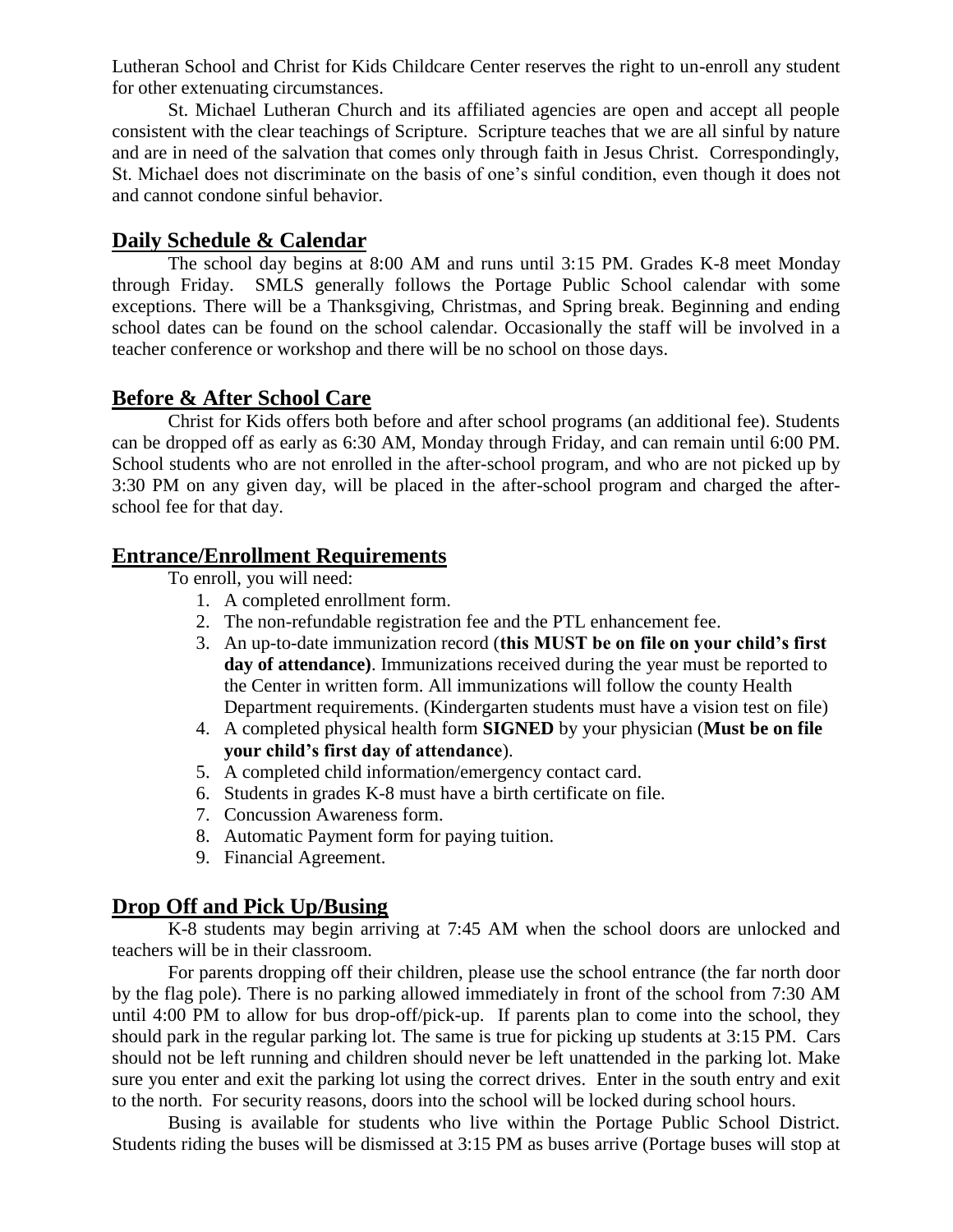St. Michael prior to going to the neighborhood public school). Once again, teachers will take this into account as they plan their end-of-day activities.

#### **Tuition & Fees**

*Tuition:* A service called Tuition Express, available through Procare, is mandatory for tuition payment for *all* parents. Tuition payments are automatically transferred from your account to the school. There is no cost to parents and all it takes is the completion of a simple form.

It is essential that parents pay their tuition in a timely manner so that we may meet our financial obligations for payroll, supplies, food, and general operating costs. *A late fee of \$30 may be assessed to all tuition accounts exceeding 30 days. An additional fee of \$10 will be assessed for insufficient funds.* If special circumstances occur that require a delay in payment, arrangements must be made with the Principal. No outstanding balance can be carried from one school year to another without special arrangements. St. Michael reserves the right to hold student records until any outstanding tuition balance is satisfied.

- $\triangle$  All families are expected to sign a financial agreement at the beginning of each year school year agreeing to pay 100% of their tuition cost.
- All accounts must be paid in full at the end of the payment period in order to receive student grades or reports.
- Families whose accounts become 90 days delinquent will not be allowed to re-enroll until the account is paid in full.
- Families are required to pay all cost incurred by SMLS/CFK to collect on past due accounts (including attorneys and legal fees).
- $\triangle$  If families are unable to satisfy required tuition payments they are expected to contact the Principal or Board of Early Childhood. In the event the tuition is not paid, legal means maybe used for collection.

**Damaged or Lost Books and School Property:** Parents are responsible for the replacement costs of property and materials damaged or lost through negligence. Fines will be imposed for lost library books or books damaged beyond what is expected in the normal use for any given school year.

#### **Field Trips & Fees**

Students will be participating in a number of field trips. Most field trip fees are covered by PTL. However, some trips may require a small fee and parents will be asked to cover those costs. The safety of our students is a primary concern at St. Michael. With that in mind, we use Portage Public School buses for field trips for larger groups of students. This greatly increases safety but also adds additional costs to some field trips. Parents who volunteer to drive on field trips for smaller groups are asked to fill out a *Volunteer Driver Checklist* for each field trip prior to the day of the trip to ensure your vehicle is in safe and proper working condition.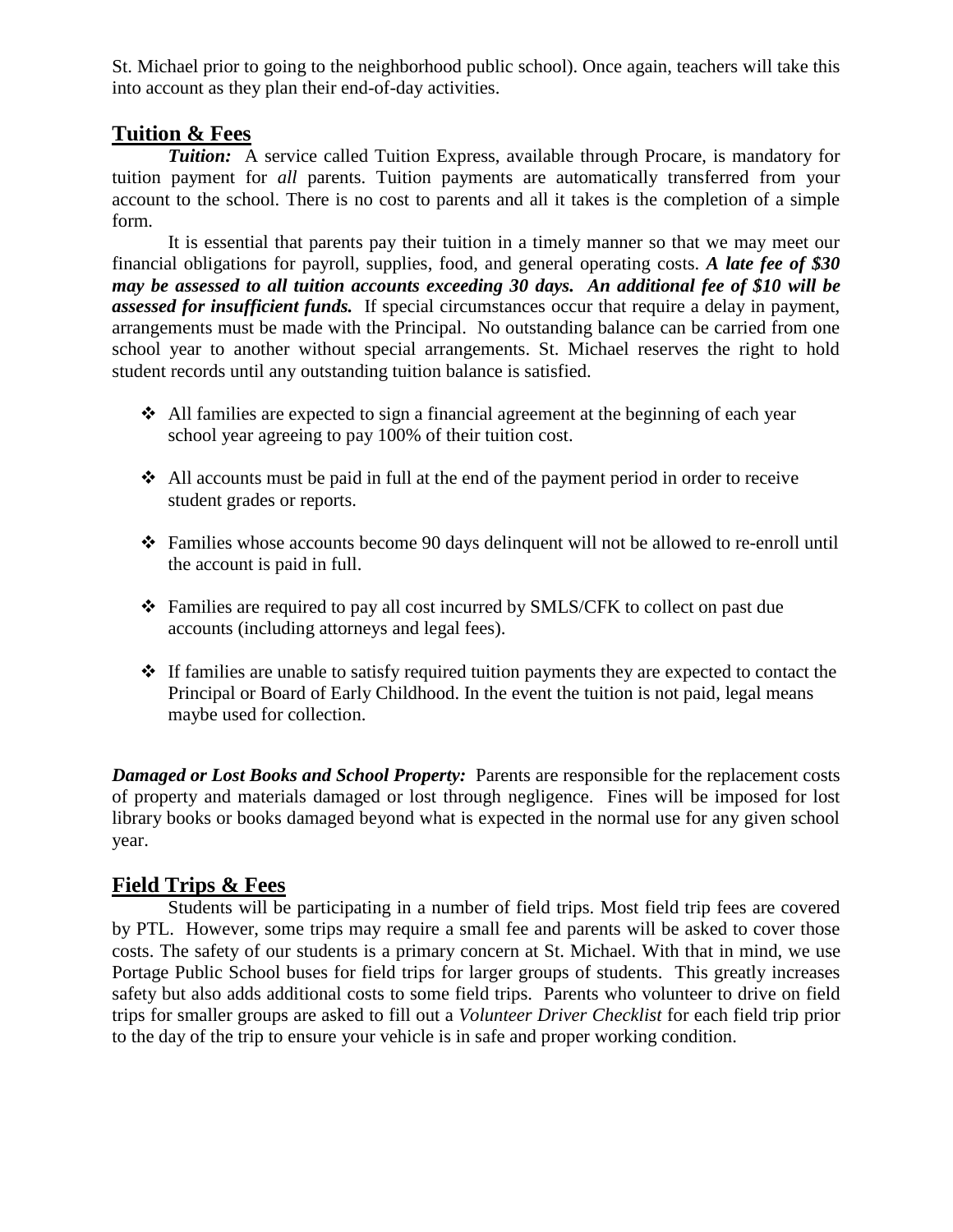#### **Tuition Assistance**

Thanks to many fundraising efforts and the generosity of individuals, tuition assistance funds are available for eligible families. St. Michael uses the services of an independent company, TADS, to evaluate such applications to ensure consistency and privacy.

Assistance is based upon two main criteria (1). What TADS determines the family should be able to pay, and (2). What the family themselves indicate they are able to pay. Any family who fails to complete a tuition assistance form is expected to pay full tuition. While we request the completion of the tuition assistance application prior to the school year, families experiencing a change in circumstance may apply as needed. Tuition assistance applies to grades K-8 only.

#### **Dress Code/ Required School Shirt**

Daily: We ask you dress your child so they can play outdoors each day. Please clearly label all removable clothing (jackets, hats etc). Staff may mark unlabeled clothing. Clothing should be durable and able to withstand spills. A complete change of clothing (including underwear and socks) should be left in the building (a gallon size freezer bag works well for storing clothes). Clothing should be updated with the change of seasons. Children may use the gym regular basis (especially in bad weather), so please make sure your child wears "non-marking" soled shoes.

SMLS is an institution of Christian learning. We believe that students should maintain a level of dress that complements our general school and academic standards. The basic consideration for student appearance is that it should be decent, in good taste, neat and clean, and not distracting to the learning environment. Parents/guardians have the responsibility of sending their children to school properly attired. Final decisions regarding "appropriate appearance" will be made by the staff. As the student population matures it is important to begin to define what types of dress are not appropriate for students to wear to school. We ask that all students of St. Michael Lutheran School adhere to the following guidelines:

- All students must wear a closed-toe shoe (No flip-flops)
- No visible undergarments
- Skirts should be mid-thigh length
- Shorts must have a minimum 4 inch inseam and fit appropriately, not worn below the beltline.
- No Leggings or skin tight pants (unless paired with a shirt or skirt that is mid-thigh length) or Yoga pants
- No bare mid-riffs
- No halter tops
- No spaghetti strap tops (Grade 3 and up) Tops need to have at least two straps that are at least three fingers in width and cover bra straps
- No shirts, hats, pants or other clothing with inappropriate messages: alcohol, tobacco, profanity, sexual references or drugs
- It is required that each student registered in one of our programs dress in conformance with their individual biological birth sex.

*Required School Shirt (for field trips and concerts):* Although no formal school uniform is required, all K-8<sup>th</sup> students are asked to obtain a Navy Blue SMLS polo shirt, and wear this shirt for field trips and for select school concerts. Students should also wear the SMLS polo shirt every Friday for Chapel. Spirit wear is not a replacement for the navy blue polo.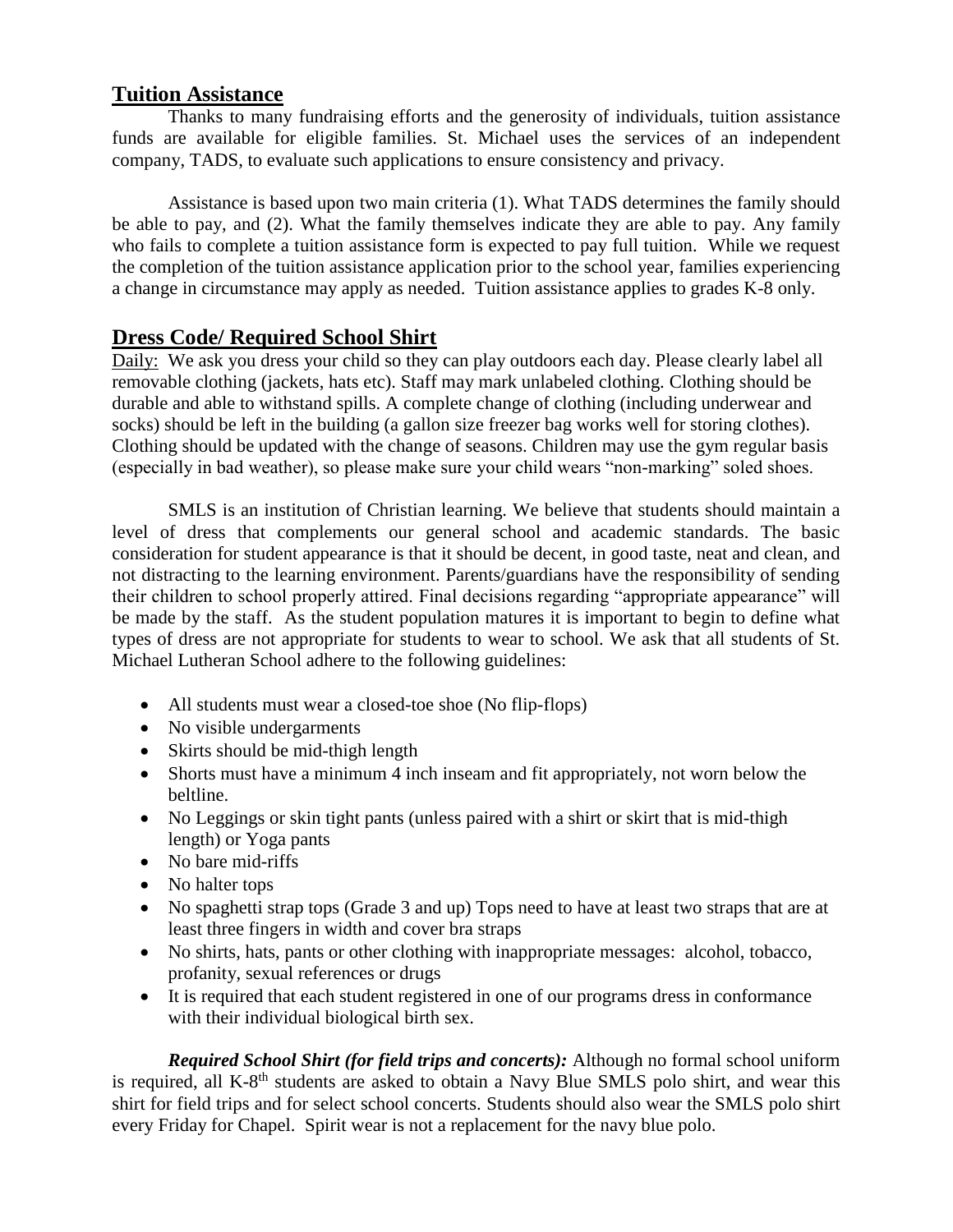Items with the St. Michael logo can be purchased directly through *Land's End*. When ordering through *Land's End*, the school's logo # is 0556616K or through a local vendor. Preschool students may purchase a Navy Blue t-shirt from CFK if they wish.

*Required Gym Clothes & Non-Marking Soled Shoes***:** Students will be using the school gym on a regular basis, including a formal gym class. Students should wear non-marking shoes on a daily basis. In addition, students must wear a pair of gym shoes during their formal gym times each week. Such gym shoes can be left at school in the student's locker or brought the day of gym class. Students will *not* be allowed to participate in gym class without appropriate shoes**.**  Students in Grade 5 and above should bring appropriate gym clothes (shorts/sweats, T-shirt, & socks) and deodorant. Clothes must be taken home each week to be washed and returned the following week.

*Additional Change of Clothes***:** All students are encouraged to have a complete change of clothing. These can be kept in your student's locker and should be changed with the seasons.

#### **Restrooms/Locker Rooms**

Restrooms are available in kindergarten and preschool classrooms or off the main school hallway for all students. Locker rooms are also available for use in connection with gym classes and after school sports activities. All students will use the proper restroom and locker room based upon their biological birth sex.

#### **Teaching Staff**

Classroom teachers are State-certified. Staff members have Christian backgrounds and teaching philosophies. Other subject-matter specialists are provided by Portage Public Schools through a program known as Shared Time. They are involved in teaching art, band, computers, Spanish, and gym.

#### **Curriculum**

Upon registering a child in the school program it is expected that all students will follow the prescribed course of study which includes all core contents areas, specials classes (gym, Art, band, computers, Spanish, vocal music), and the middle school technology program, unless an Individual Education Plan (IEP) places restrictions on a child's ability to do so.

The school prides itself in offering a strong academic program, including:

- *Bible Instruction.* We utilize the *One in Christ Bible* curriculum which involves both daily instruction and memory work. In addition, weekly Chapel is offered.
- *Comprehensive Reading and Language Arts.* Our goal is to have all students initially reading by the end of kindergarten. To build on this reading foundation, we are using a reading series from Scott Foresman in grades K-5 called *Ready Gen*. This program includes a strong writing component, leveled readers, and spelling/vocabulary. Beginning with the  $6<sup>th</sup>$  grade, we use a curriculum that utilizes trade and chapter books as the base. Our collection of children's favorites is literature rich and encourages a love of reading. Additionally, these grades include literature and grammar components, incorporating the  $6 + 1$  Writing Traits and the John Collins writing format.
- *Mathematics. Saxon* math for grades K-5 and meets all the state Grade Level Content Expectations (GLCE). *Prentice Hall* math is used in the middle school for pre-Algebra, Algebra, and Geometry.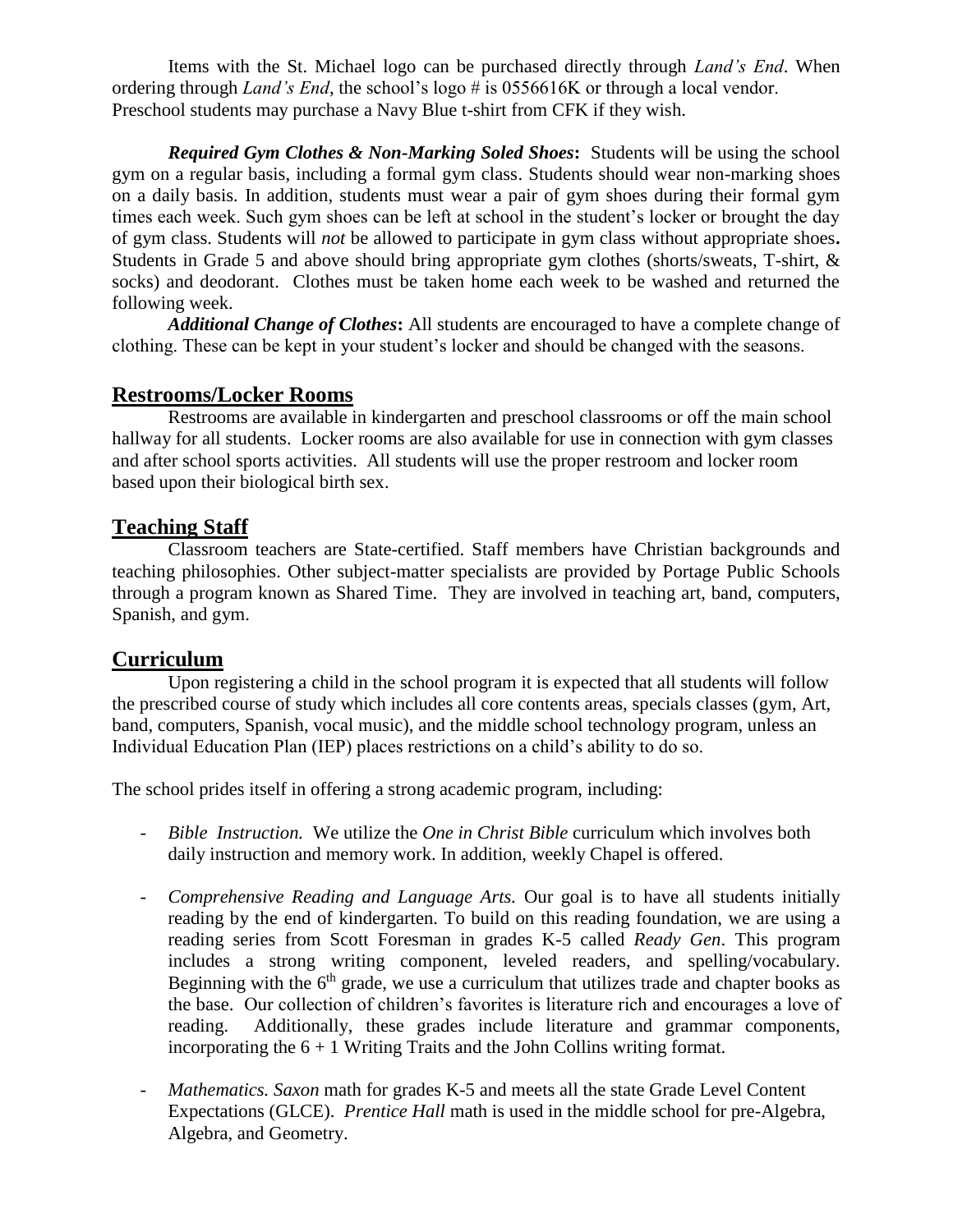- *Science.* Beginning in 1 st grade, a science series called *Purposeful Design* presents science with a Christian worldview. In grades 7-8 a series of modules are used as published by Glencoe which are supplemented with material from *Answers in Genesis*.
- *History & Geography*. One concern with education today is that many elementary social studies programs provide only a superficial look at the subjects of history and geography. Our students in grades K-2 use the *Pearson Learning and Core Knowledge History and Geography Books* along with the social studies component embedded in the reading curriculum. Grade 3 includes Michigan History, in grades, 4-7 *Glencoe's* social studies series is used and the 8 th grade American History uses *Pearson's My World*.
- Art, Music, Physical Education, Band and Computers: These subjects are taught by Specialists and other assistants, and are strongly linked to the other academic subjects being covered. Students in grades 1-8 may use the Internet. Parents must sign an "Internet Acceptable Use Policy" and return to the classroom teacher prior to internet use.

#### **Library**

The Library at St. Michael Lutheran School is available for use during the school day by students as well as for those who wish to use it after school for quiet study time until 4:00 pm. After 4:00 pm the room will be closed and made available to church members and for church related meetings.

Library times will depend upon individual classroom teachers. Because SMLS is a Christ-centered school, we are concerned with the type and content of the books in our library. We make it a priority to offer wholesome and interesting books for all school ages. However, it is very important that parents take an active role in helping their child make book selections. If you feel a book your child has chosen is inappropriate, please help redirect your child or ask a teacher for other suggestions.

#### **Chapel**

Knowing that God is an integral part of our lives, all students will participate in a weekly Chapel. This provides students with increased understanding of why we worship, and provides opportunities to practice good church behavior. Parents are welcome to attend. Navy blue SMLS polo shirts are required to be worn by all K-8 students on chapel days.

#### **Homework**

Homework in grades K-8 is an expected activity and should receive top priority. Homework provides an opportunity for students to practice skills and concepts taught in the classroom and to develop independent work habits. In addition, it allows parents to see the types of learning activities that students are engaged in within the classroom.

Homework may include memory work, reading or writing activities, math, special projects, and studying for tests. The amount of homework will depend on the grade level, and the student's efficient use of work periods. In addition to the general information provided for each grade level below, each teacher can provide additional information on his/her expectations to parents.

Your child is to do his or her own homework with your assistance as needed. If you have any questions about the homework, or your child is unable to finish it, please send a note in with your child or talk to the teacher when you drop them off.

Homework that is late or not completed will have an effect not only on student understanding of the material, but could negatively impact their grade as well.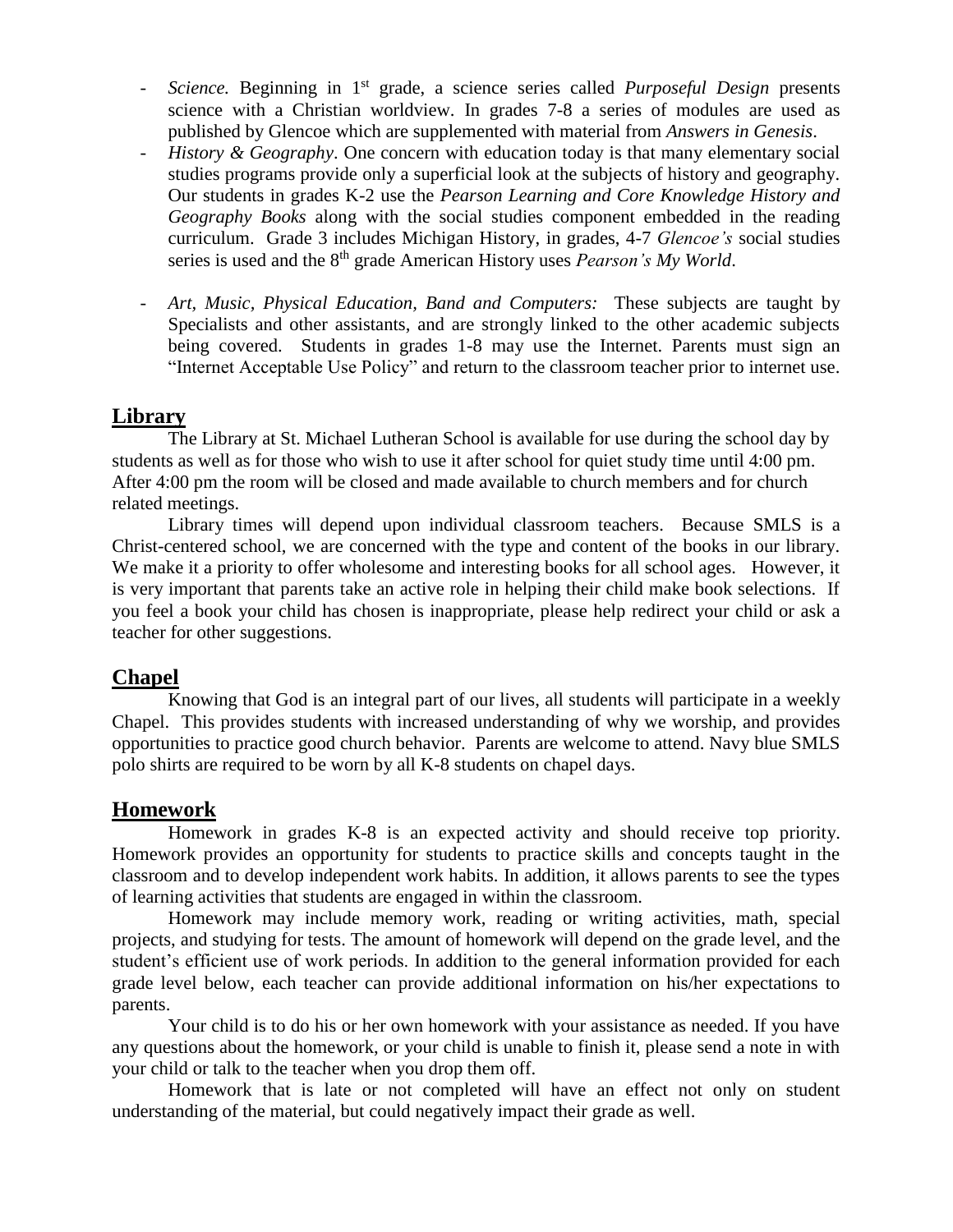*Kindergarten:* Children should be read to or read with as appropriate. Students will be assigned simple homework on Monday and it is due on Friday.

1<sup>st</sup>-8<sup>th</sup> Grade: Homework will be assigned at the discretion of the teachers.

#### **Classroom Grading**

There is a developmental approach used as teachers review and "grade" student work.

*Kindergarten*: When grading papers, the teacher will give smiley faces and stars for good work and check marks for satisfactory work. On some papers, teachers will write "please finish" or "re-write" when work is left unfinished or handwriting is messy. Work that is done together in class may or may not be marked or graded.

*1st Grade*: Grading for daily work will consist of a smiley face, star or sticker and/or written comments. There will also be papers that are completed as group work in class, and often these will not have any "grading" marks at all. Sound spelling or phonetic spelling will not always be corrected, especially if students are working on a creative writing project. Too much correction often is discouraging for early writers. Early in the year, students can tell the teacher what they have written. Getting the ideas down is more important at this stage, than the spelling. However, words that have been spelling list words are expected to be spelled correctly and will be corrected if there are errors.

**2nd Grade**: Homework and independent work are graded with a symbol (smiley face, star, stamp) and/or written comments on the work. This is the teacher's way of communicating to you and your child. Some papers are done in class together, and because of this, they are not marked. Tests will have a score of the number correct out of the total available. Letter grades will show up on the report card.

*3rd– 8th Grade*: There will either be a check mark or a letter grade on work. Work completed as a whole group is usually not graded.

#### **Report Card Grades & Standardized Testing**

All K-8 students will receive a formal "report card" four times each year (with the last one being sent home shortly after the completion of the school year). For grades K- 3, report card "grading" for each subject and/or set of skills covered that quarter will be reported as follows:

- *1 = Secure*: Child can apply the skill or concept correctly and independently.
- *2 = Developing*: Child shows some understanding, but errors or misunderstandings still occur. Reminders, hints, or suggestions are necessary to develop understanding.
- *3 = Beginning*: Child is just beginning to understand the skill or concept.
- *NA = Improvement Needed*: Child is experiencing difficulty with this concept. Further support of assistance is needed, both at home and in school.

Beginning in grade 3, additional letter grades are assigned to reflect cumulative growth. In addition, students (grades 1-8) will take the Iowa Test of Basic Skills (ITBS) twice per year in both fall and spring. These national tests provide parents with information on how their children are progressing in comparison to other students across the nation. The composite test scores are also used to help our teachers make refinements to our programs as needed. We also administer the Developmental Reading Assessment (DRA) to all students in grades K-3 several times throughout the school year. This reading assessment helps track student progress in both reading, fluency, and comprehension.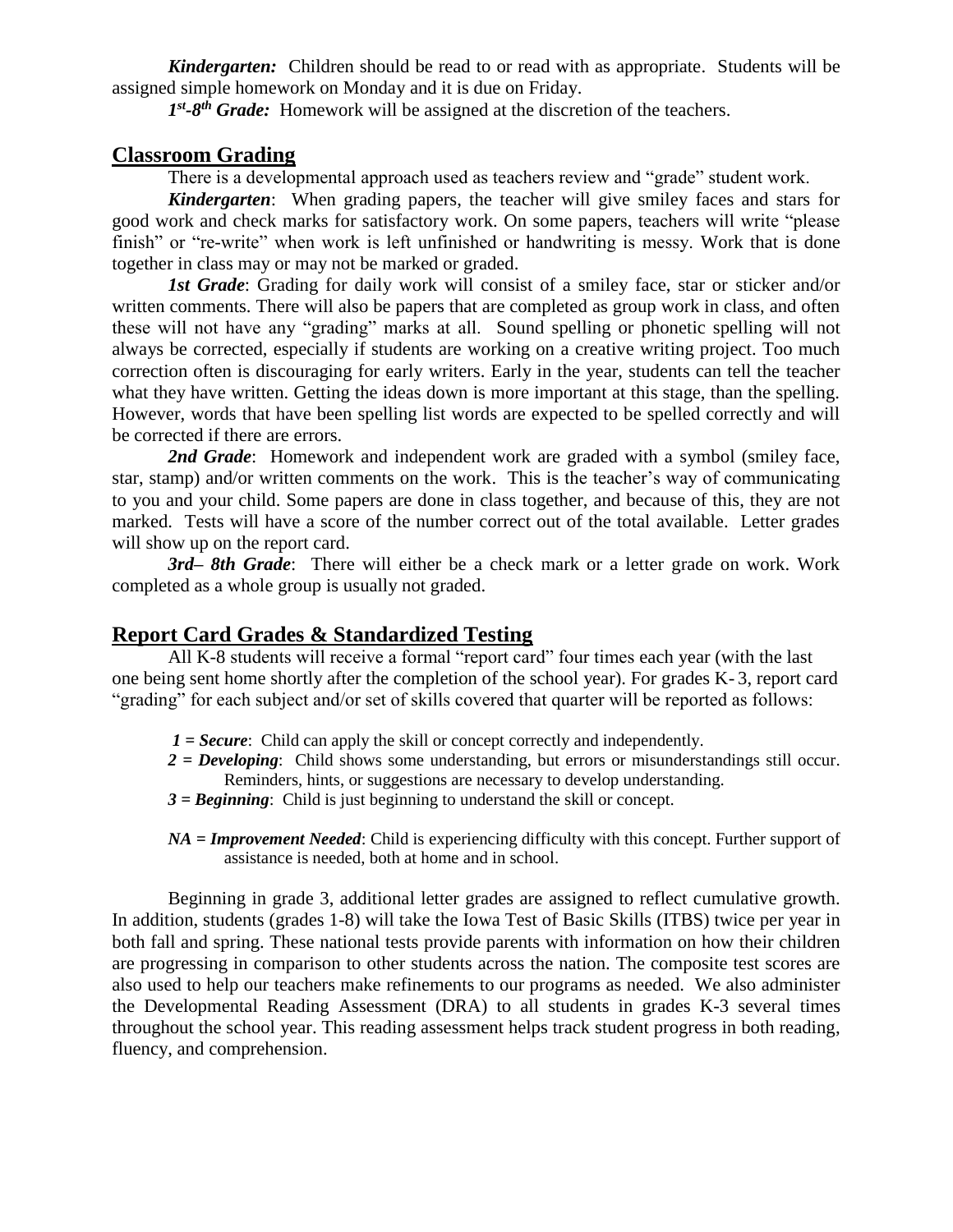#### **Regular Grading Scale**

| A+ | 97%-100% |        | C+ 77%-79% |
|----|----------|--------|------------|
| A  | 93%-96%  | C.     | 73%-76%    |
| А- | 90%-92%  |        | C- 70%-72% |
| B+ | 87%-89%  |        | D+ 67%-69% |
| B  | 83%-86%  | D.     | 63%-66%    |
| в- | 80%-82%  |        | D- 60%-62% |
|    | F.       | 0%-59% |            |

#### **Honor Roll**

This would include students in grades 6-8 with all A's and B's in all core subject areas.

#### **High Honor Roll**

This would include students in grades 6-8 with A's in all core subject areas. Students who achieve the High Honor Roll for all 4 quarters are eligible for the **President's Award for Educational Excellence.**

#### **Recess**

Research shows that physical activity improves children's attentiveness and decreases restlessness. Unstructured outdoor play provides students the opportunity to expand their imaginations beyond the constraints of the classroom.

*Children who are well enough to attend are well enough to play outside***.** To ensure your child's comfort, please send weather appropriate clothing to school. Discretion will be used when daily weather changes occur. Children will remain indoors due to dangerous wind chills at the school's discretion. Children will not be allowed to play in the snow unless they have snow pants, hats, gloves and boots. Extra socks should be kept in your child's locker.

#### **Hot Lunch & Snacks**

**Lunches:** The lunch period runs from 11:30 PM to 12:30 PM. Students are required to stay seated until lunch period is over, at which time they are dismissed by table for recess or to go back to class. Because of liability and time issues, SMLS will not microwave lunches for students. It is the parent's responsibility to provide either a hot lunch or cold lunch for each of their children*.* If a child does not have a lunch the school office will contact the parents in an effort to see that one is provided.

**Hot lunch** menus will be sent home each month for the following month's lunches. Lunch money must be returned by the date stated on the form or you will need to pack a lunch for your child that month. Late orders will not be accepted. No credit is given for snow days or student absents.

**Snacks:** Kindergarten students will have a formal time for snack each morning. Parents of these students are requested to provide healthy snacks guidelines.  $1<sup>st</sup>$  through  $8<sup>th</sup>$  grade students will NOT take a formal snack break, but are permitted to bring in a small nutritious snack to eat during seatwork time. Such snacks are to be provided by parents for their children, and kept in the students' lockers.

#### **School Attendance/Absences**

Students of St. Michael Lutheran School in kindergarten through eighth grade are expected to attend school regularly and on time. Regular attendance provides continuity in the learning environment and enhances the probability of success in school. When an absence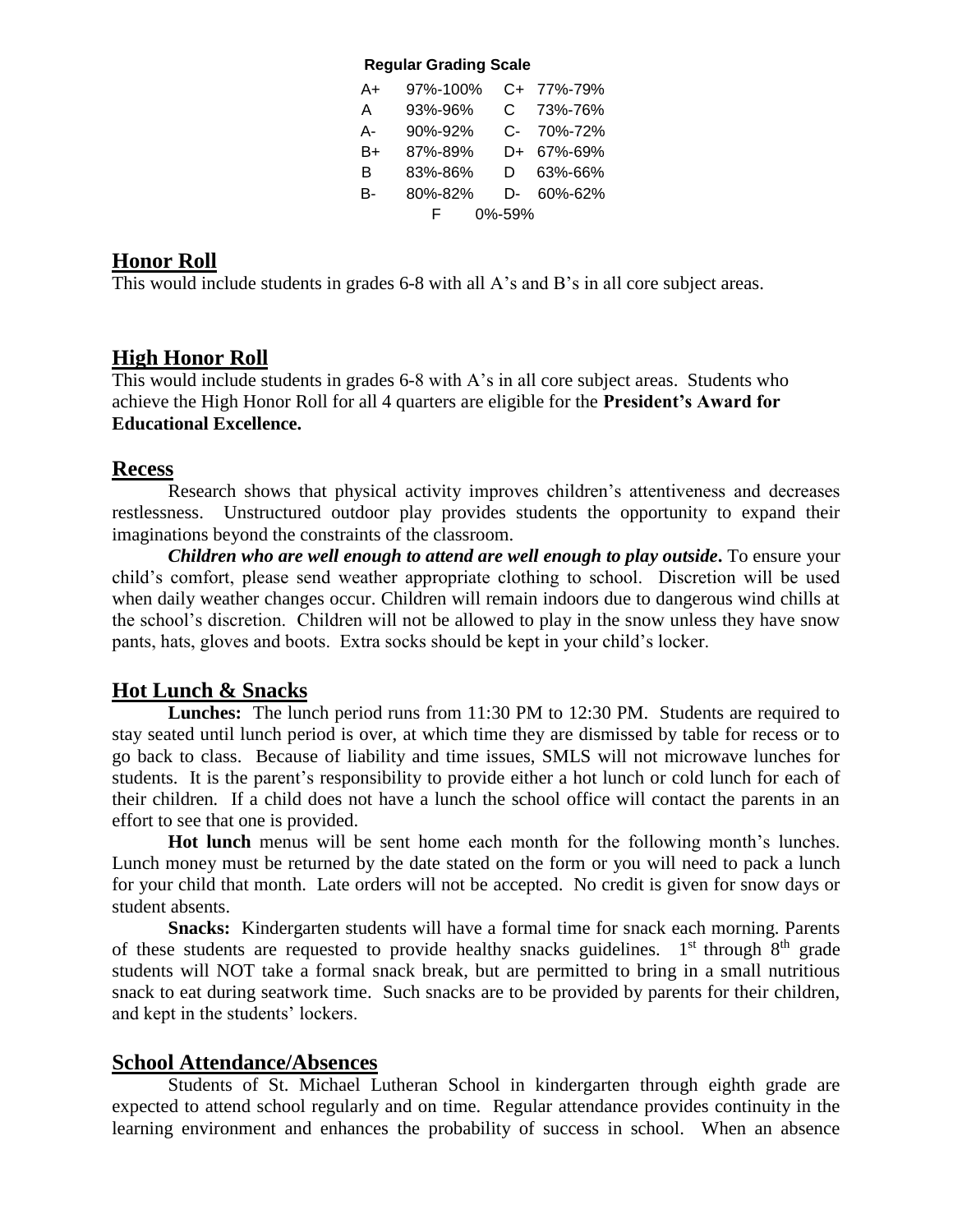cannot be avoided, parents are requested to contact the school office by 8:15 am to inform us of the reason for the absence. If your child will be absent or will arrive late, please call **327-0512**. When a student is absent due to illness or a family crisis, make-up assignments will be given when the student returns.

 Students arriving late or leaving early should be signed in/out in the school office. Students who arrive late to class will be considered tardy and must obtain a tardy slip from the office in order to enter the classroom. Parents should notify the office and classroom teacher prior to any planned absence. It is often not feasible to give homework in advance as assignments are usually determined by daily class progress. Missed assignments will be given when students return to class. Parents should be prepared to insure that students make up missed assignments and understand missed concepts.

*Tardies:* Timeliness is a valuable life-lesson for students to learn for their future years in education as well as when they enter the workforce. Students who arrive at school after the school day begins are required to check in at the school office before entering the classroom. Additionally, if a student reaches 5 tardies in a school year they will receive a ½ hour detention at the end of an assigned school day. If that number reaches 10 tardies there will be another  $\frac{1}{2}$ hour detention and a conference with parents. If that number reaches  $15+$  a Tardy Fee will be assessed and reflected upon the tuition statement for each subsequent tardy.

Absences: Absences for reasons other than illness or emergency situations are to be avoided. The student is responsible for missed assignments. If chronic attendance problems persist (defined by 20 or more absences a school year), the building administrator may contact the county truancy officer and/or juvenile authorities for further assistance.

#### **Snow Day Closings**

If the educational programs must be closed due to bad weather or other adverse circumstances, notice will be given over WWMT-3 television stations, Facebook and by email.

**SMLS:** SMLS will close whenever Portage Public School District closes. Watch for our school name on WWMT. When these programs close due to adverse conditions, the normal tuition fee continues to be the same.

#### **Emergencies**

An emergency is a serious, unexpected, and often dangerous situation requiring immediate action. In an emergency (illness or accident), we will contact the parent at the location given on the Child Information Card. If we cannot reach the parent, we will contact the next person in the order given on the Child Information Card. If we cannot reach the parents or the contact person, the child will be removed from other children (illness) or taken to a medical facility (in a situation needing emergency medical treatment). *Please keep your emergency contact information up-to-date.* While we will not call the parent each time the child has a fall or a scratch, the parent will be notified at the end of the day with an accident note explaining what had happened and what was done to treat the injury.

#### **Illness Policy**

#### **A. Admission and Exclusion:**

- 1. All families are encouraged to openly share information with any staff member about the child's behavior, symptoms, or exposure to illness. Exposure to illness may require the child to stay at home even if he/she is not exhibiting any symptoms at the time. We ask this to decrease the risk of spreading illness to others.
- 2. Decisions about inclusion/exclusion will be made by the school principal, child care director, or teacher in charge if principal or child care director is absent. The decision is based on the following criteria: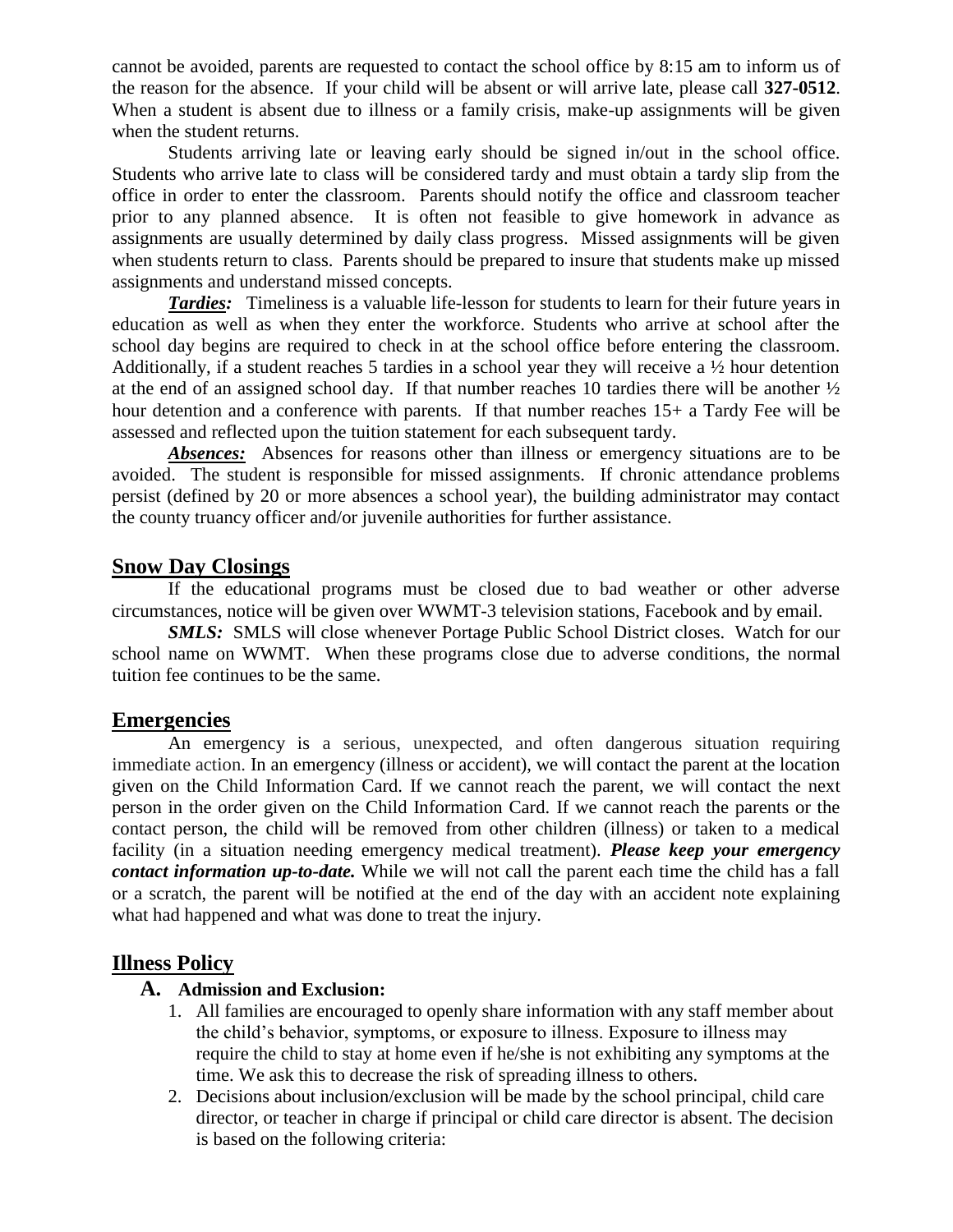- Ability to Participate: The child's condition prevents the child from participating comfortably in daily activities.
- Need for More Care: The condition requires more care than teachers/caregivers can provide without compromising the needs of other children in the group.
- Risk to Others: Keeping the child in care poses an increased health risk to the child or other children or adults with whom the child comes in contact with.
- 3. The following conditions or symptoms do not require exclusion:
	- Common colds, runny noses (regardless of color or consistency of nasal discharge). During the winter, many children have a common respiratory illness (cold) at any one time and do not need to be excluded from the program unless their condition meets the exclusion criteria specified in these policies.
	- A cough not associated with an infectious disease or a fever (exceeding  $100^{\circ}$  F with temporal artery thermometer).
	- Watery yellow or white discharge or crusting eye discharge without fever, eye pain, or eyelid redness.
	- Rash without fever and behavioral changes.
	- Thrush.
	- Fifth disease once the rash has appeared*.*
	- Chronic hepatitis B infection.
	- HIV infection.
	- Children with chronic illnesses and disabilities according to the legal requirement of federal law in the Americans with Disabilities Act.

#### **B. Procedure For Management of Short-Term Illness:**

- 1. Conditions That Require Immediate Medical Attention: If an illness is one of those on the list of conditions that require immediate medical attention (see Situations That Require Medical Attention Right Away), the staff member identifying symptoms will call 911 and the parent/legal guardian. The staff member will make the child comfortable and complete the Symptom Record form until EMS arrives.
- 2. Complete a Symptom Record Form: The child's lead teacher will complete a Symptom Record Form whenever symptoms develop or increase in severity during the time the child is in care. A copy of this form will be given to the parent/legal guardian when the child leaves the program for the day.
- 3. Contact Parent/Legal Guardian: The staff member that identifies the symptoms will call the parent/legal guardian to discuss the symptoms (depending on severity and consistency) and how the facility plans to manage the situation. If a child is too ill to stay in child care, the facility asks the parent/legal guardian to pick up the child within one hour. If the parent/legal guardian is unavailable, the facility will contact the authorized emergency contact(s) in order listed on the Child Information Card.
- 4. Location of Children Who Are Waiting for Pickup: A child who is ill but not potentially contagious will remain in the care of a familiar teacher/caregiver in a place where they can rest until child leaves the facility. A child with a potentially contagious illness will receive care in a location where the child can be separated from other children by at least 3 feet until the child leaves the facility.

#### **C. Reporting Requirements:**

1. Reportable Diseases: Some communicable diseases must be reported to public health authorities so that required control measures can be used. The school's office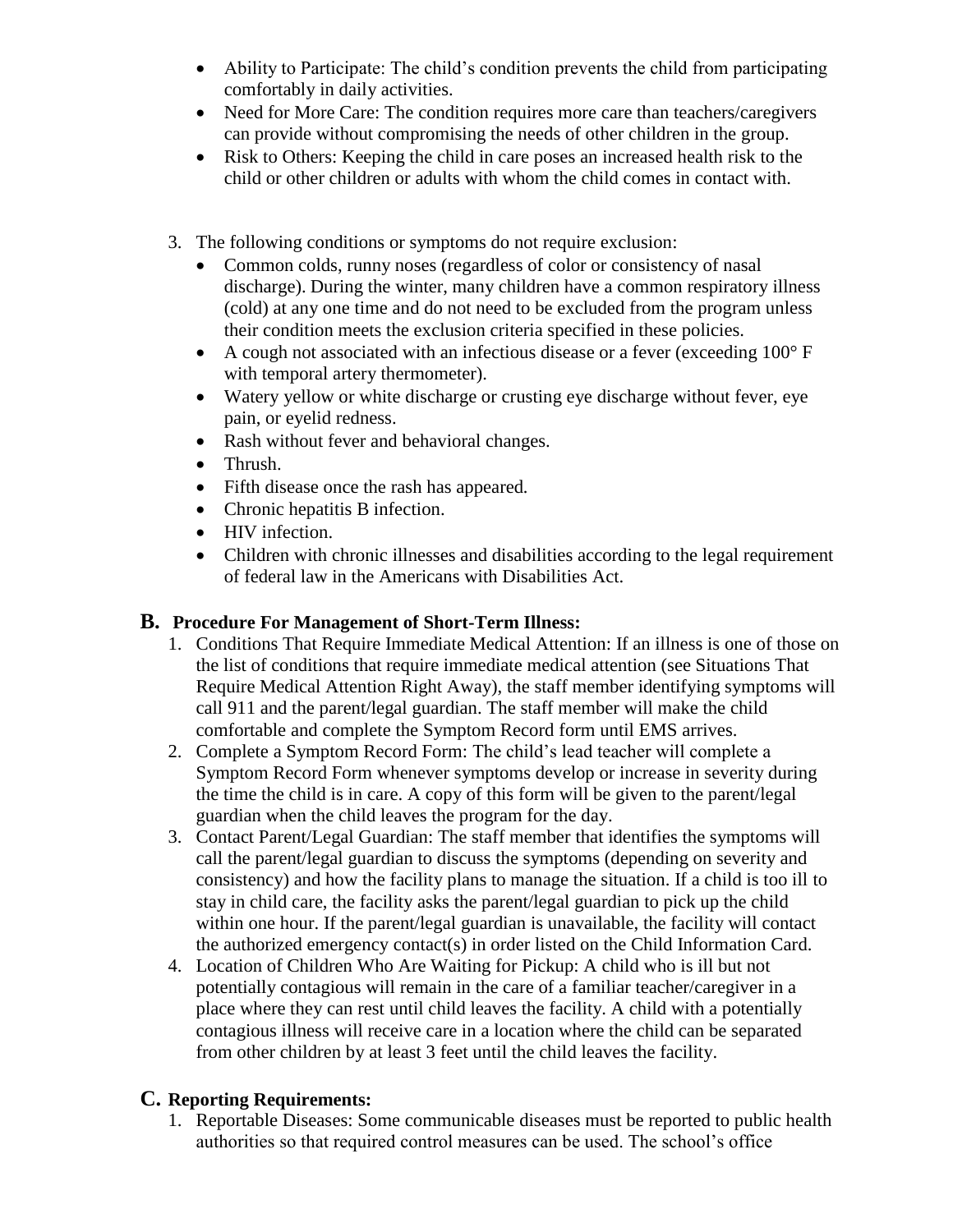secretary will maintain an updated list of reportable diseases from the local public health department.

2. Notification of the Local Public Health Department: The school's office secretary is responsible for notifying the local public health department authority about any suspected or confirmed reportable diseases among the children, staff members, or family members of the children and staff members. The office secretary will follow the advice of the health department about additional notifications that may be necessary.

#### **D. Outbreaks of Disease:**

1. Reporting Outbreaks of Infectious Disease: In addition to meeting the previously stated reporting requirements, the school principal or child care director will call the local public health department for advice about how to control the spread of disease and whether the situation constitutes an outbreak. When warranted, a letter will be sent to all parents/guardians that their child may have been exposed to an infectious disease. During an identified outbreak, the facility will follow all required procedures identified by the health department. If the facility should be closed for a certain amount of time, parents/legal guardians will be notified by phone and e-mail. There will be no charge for the days the facility is closed due to the outbreak of an infectious disease.

All of this applies for staff and volunteers as well. If they are sick or have anything that is contagious, they will be separated from others and sent home.

#### **Medication Administration Policy**

#### **A. Acceptable Medications:**

Medication administration at SMLS is limited to prescription and nonprescription (overthe-counter) medications ordered by a prescribing health care professional for a specific child and accompanied by written consent of the parent/legal guardian. The written order of the health professional must specify the medical reason for the medication, name of the medication, dose, route, when, for how long the medication is required, and any reactions or side effects that might occur. Medications must be in their original pharmacy- or manufacturer-supplied container with a label that includes the child's name, date the medication was issued and when it expires, prescriber's name, dose/instructions, pharmacy name and phone number, and relevant warnings.

#### **B. Parental/Legal Guardian Responsibility:**

Parent/legal guardian must complete the *Medication Permission and Instructions Form* per LARA before we are able to administer the child's medication. The first dose of medication needs to be given at home to see if the child has any type of reaction. Parent/legal guardian may administer medication to their own child during the child care day. Parent/legal guardian will be responsible for supplying measuring device.

#### **C. Long-Term Medications:**

Medications for any reoccurring problem, emergency situation, or chronic condition will follow the same requirements as prescription and nonprescription medications. These medications must be reviewed and renewed annually by the prescribing health care professional.

#### **Birthdays**

Birthdays are a special time in a child's life, and therefore, we celebrate them within the classroom. If desired, appropriate treats can be sent with your child on his/her birthday. Celebration of birthdays not falling on school days may be scheduled in advance with your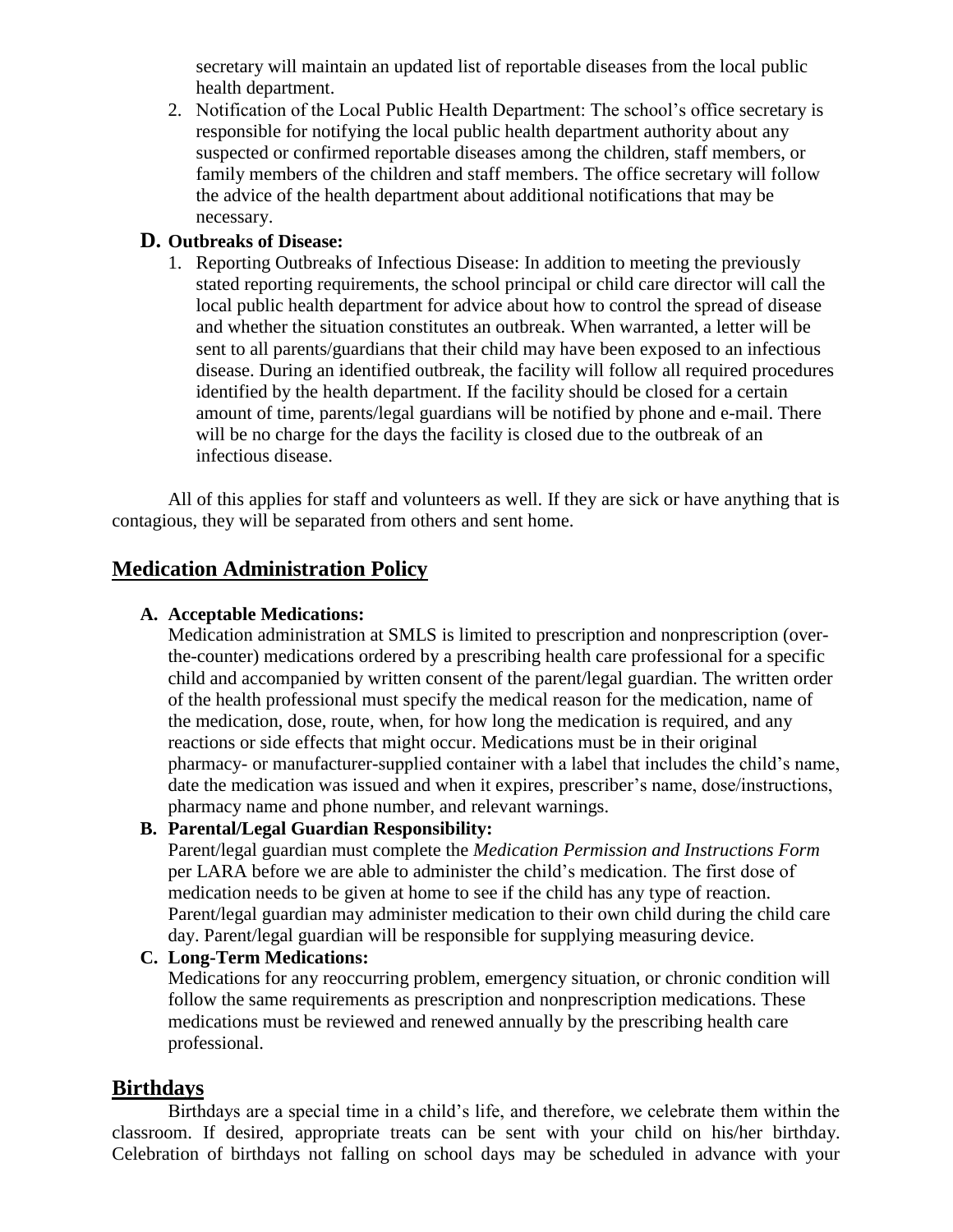child's teacher. When planning a private birthday celebration, we ask that you please send invitations via mail rather than through classroom distribution. This will avoid hurt feelings if everyone is not invited.

#### **Parent Teacher League (PTL)**

*The St. Michael Lutheran School Parent Teacher League (PTL) is a Christ-centered organization, aligned with the church and school leadership that is dedicated to the spiritual and academic growth of God's Children. We serve the children by:*

*\*Contributing to the physical resources of the school; \*Supporting the education needs of the students, parents, and teachers; and \*Fostering fellowship among school and church families.*

The PTL receives funds for materials and projects that support SMLS/CFK and provide support for teachers and school leadership. All parents are considered members of the PTL and encouraged to attend meetings and provide input. Meetings will be announced in school newsletters. Parents attending PTL events are responsible for the supervision and safety of their own children.

#### **Parent Information Boards & Conferences**

Emails contain important information and should be read promptly. The school website and Facebook site is increasingly becoming another source of parent information as well. Please visit the school link at stmikeschool.org.

A school-focused parent information board is located on the wall across from the school office. This will carry current letters that have gone home to all parents as well as other important information. An additional parent information board is located in the entrance of CFK.

Parents are welcome to schedule a time to come and observe in the classrooms. You may also come to the school and eat lunch with your child. From time to time parents will also be given the opportunity to sign up for special projects, i.e., an art project, holiday celebration or program, field trip, etc.

To insure accurate communication between the parents and staff, all vital communication should be in written form and dated (i.e., schedule changes, updated contact information such as address and phone numbers, parent concerns, etc). Requests, ideas, concerns, and payments can be placed in either office.

*Formal Conferences:* Formal parent-teacher conferences will be held twice a year for K-8 students (Fall and Spring) and in November, February, and May for Preschool students. In addition, parents are welcome to ask the teachers on a regular basis about their child's progress.

#### **Parent Volunteer Hours**

Parents are encouraged to volunteer their time to assist teachers with various classroom activities, field-trips, and other school-related tasks. Indeed, many private schools "require" all parents to log a minimum number of volunteer hours (to help keep tuition costs down). All volunteers must submit to a no-cost background check prior to helping out in the school.

The Board of Early Childhood Ministries has adopted a policy whereby each family attempts to provide at least 10 hours of volunteer time for the school. In the back of this publication you will find ten (10) vouchers that each have a value of \$5.00. If you are a Community family you may use these vouchers for each hour you volunteer at school (up to ten hours) and turn them in towards your school tuition up to \$100 per student or \$200 per family. If you have used up your vouchers, we encourage you to continue to help volunteer at the school as volunteers are the strength of many of our programs.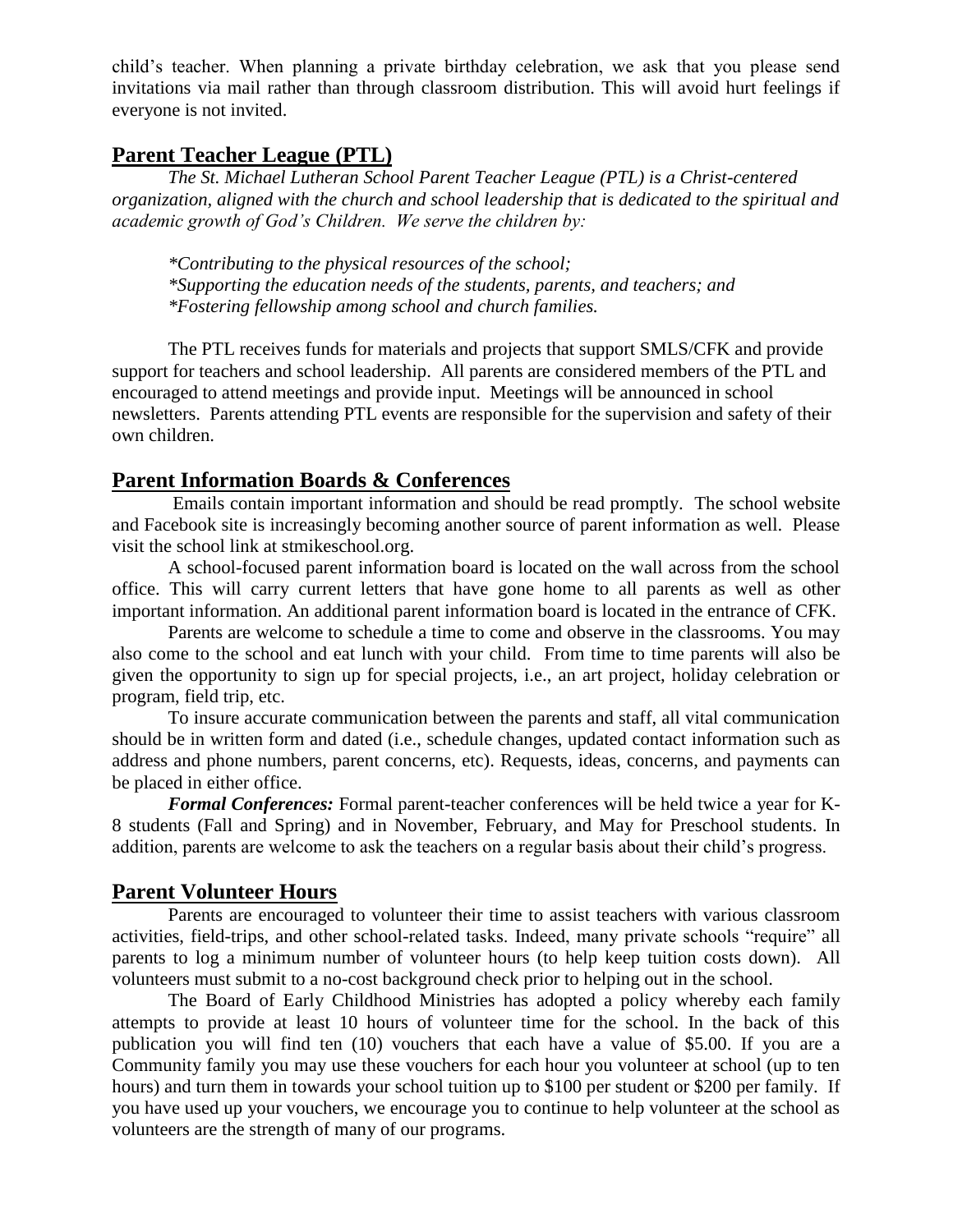There are many opportunities for parents to offer their time, including being a playground supervisor, working in the school library, school office, helping out with building projects, and of course, offering your time to assist teachers with classroom activities. We understand that some parents will not be able to provide any assistance during the school day, but there are many things that can be done in the evenings or at home. We appreciate the support of our parents and welcome any time you can spare to assist with various projects.

#### **Safety**

St. Michael Lutheran School have worked in conjunction with the County Emergency Management Agency and local police and fire departments to develop Crisis Plans for the safety of our students and staff. These plans are available to review in the school or CFK office upon request. All K-8 staff have A.L.I.C.E. lockdown safety training

#### **Weapons Policy (School-wide)**

SMLS and Board prohibit students, staff and visitors from possessing, keeping, manufacturing, threatening to use, or using a weapon in any setting, on or off campus, which is under the control and supervision of the school for the purpose of school activities approved and authorized by SMLS and Board.

DEFINITION OF WEAPON: The term "weapon" means any object which could be used to inflict serious bodily harm or property damage, as well as used to endanger the health and safety of people. Weapons include, but are not limited to, firearms, guns of any type, including air and gas-powered guns (whether loaded or unloaded), tazers, knives, daggers, dirks, stilettos, razors, clubs, electric weapons, metallic knuckles, martial arts weapons, ammunition, explosives, sling-shots as examples.

 School suspension or expulsion will also result from crimes such as false fire alarms, bomb threats or intentional calls to falsely report a dangerous condition.

 According to State Law, the Principal will refer any student who violates this policy to the student's parents or guardians and to the law enforcement agency. The student may also be subject to disciplinary action, up to and including expulsion. Such expulsion is mandatory, unless the student establishes in a clear and convincing manner, at least one of the following:

- 1. That the object or instrument possessed by the student was not possessed for use as a weapon, or for direct or indirect delivery to another person for use as a weapon;
- 2. The weapon was not knowingly possessed by the student;
- 3. The student did not know or have reason to know that the object or the instrument possessed by the student constituted a weapon or dangerous weapon; or
- 4. That the weapon was possessed by the student at the suggestion, request, or direction of, or with express permission of school or police authorities.

#### **Expulsions/Suspensions (School-wide)**

A student whose actions are in any way threatening to the welfare of the school, its students or staff, may be suspended for a period of up to three days or expelled depending upon the seriousness of the situation.

- 1. **Assault**-striking or threatening to use force, either physical, or verbal, with school personnel, students and/or others on school property or at school sponsored events.
- 2. **Insubordination-** Defiance of authority: the refusal of a student to comply with reasonable requests of any school employees.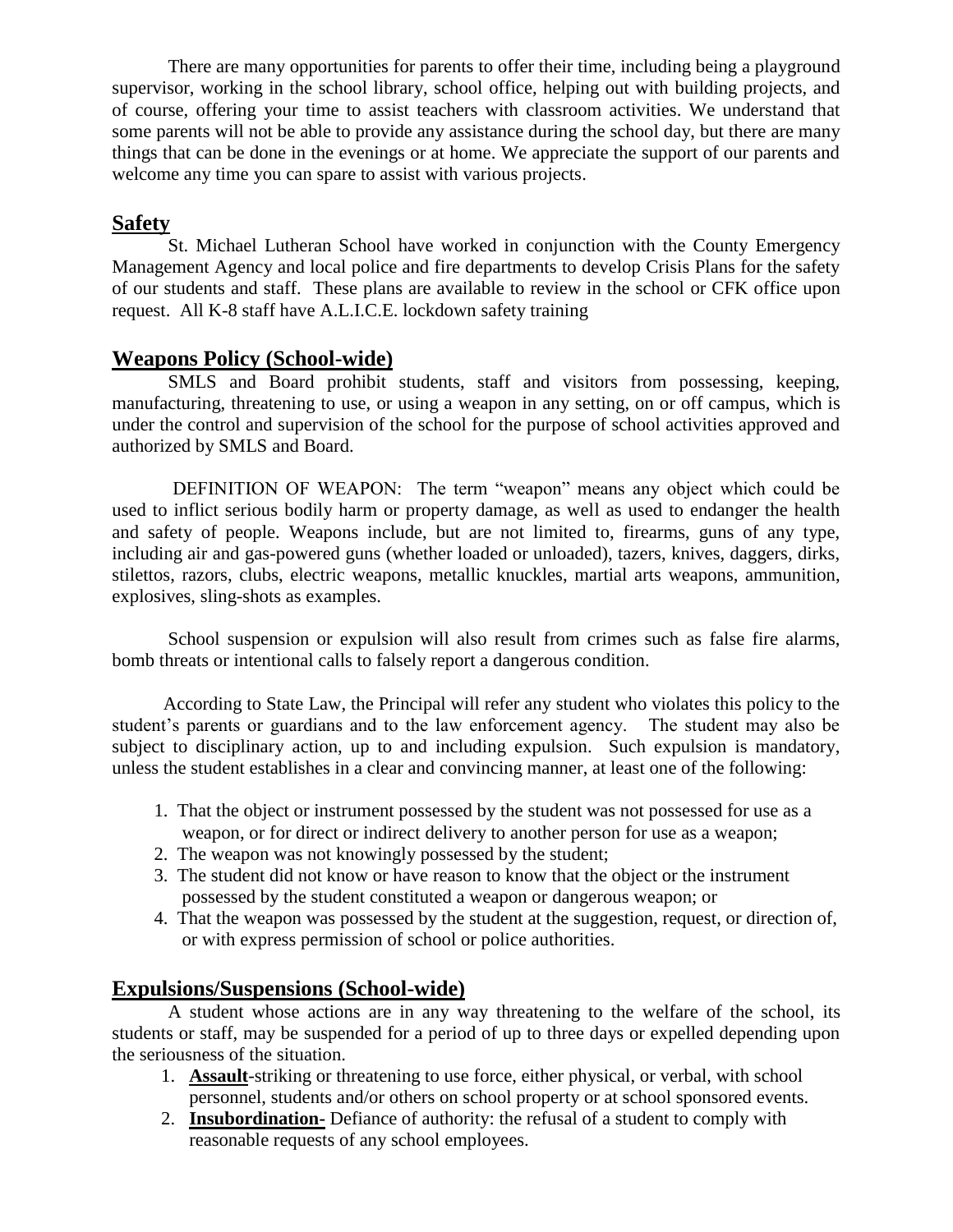- 3. **Bullying or intimidating-** Conduct towards school personnel, students, or others that poses a direct threat to safety or general order.
- 4. **Harassment**-Conduct that shows hostility or aversion toward an individual for purpose/effect of creating an intimidating, hostile, or offensive environment during and after school hours and/or off campus.

Three behavioral referrals in a quarter may result in suspension. Three suspensions may result in expulsion. The Principal is the final recourse in all disciplinary situations and may waive any disciplinary rule for just cause at his discretion.

#### **Playground Discipline**

If disciplinary action becomes necessary, our playground staff will administer a warning for a first offense. A second offense will result in the child receiving a disciplinary slip, a copy of which will go to the parent and teacher. After receiving two slips in a marking period, the child may temporarily lose playground privileges for up to 5 days.

#### **Visitors**

Between the hours of 7:45 am and 3:30 pm Monday through Friday, all individuals who are not employees or students of SMLS or CFK and who are not directly involved in drop-off/ pick-up of a student must sign in at the school office and wear a visitor's badge during their time at school. For CFK this provision shall be in effect between 6:30 am and 6:00 pm. Visitors are to record in the school office the purpose of their visit, including the location and/or teacher they are meeting with. Such visits must be of legitimate benefit to the school or CFK. This procedure is critical to maintain the safety of our students and staff.

All visitors who are volunteering on a regular basis must first provide proper information and give permission to have appropriate background checks completed. All such school volunteers who are working one-on-one with children shall be supervised by a school employee. Within CFK areas, no volunteer may have unsupervised contact with a student.

#### **Field Trips**

A "Volunteer Driver Checklist" must be completed and turned in prior to anyone driving students on a field trip. Please see page 9 for more information. Permission forms for each child must be completed in advance for each field trip. Parents who are planning to chaperone a field trip should not bring other children as they may distract from the chaperone duties. Due to allergies, parents are also asked not to provide snacks on a field trip unless asked by a teacher.

#### **Student Photographs**

 Photographs/videos taken of children while at SMLS/CFK or within any SMLS/CFK sponsored activity may be used on the Internet or other promotional material by SMLS/CFK unless: Parents request their child to be excluded.

SMLS/CFK is not responsible for any photographs/videos taken by parents either at school or school sponsored events that are placed on the internet.

#### **Animals and Pets**

Due to safety and liability issues, we ask that pets and/or comfort animals not be brought in the building or on school grounds. Students wanting to share a pet during class must first receive permission from the Principal or Director. Once permission is received, pets must be contained in a pet carrier or on a leash, shown for the specific purpose, and then returned home. They may not stay all day.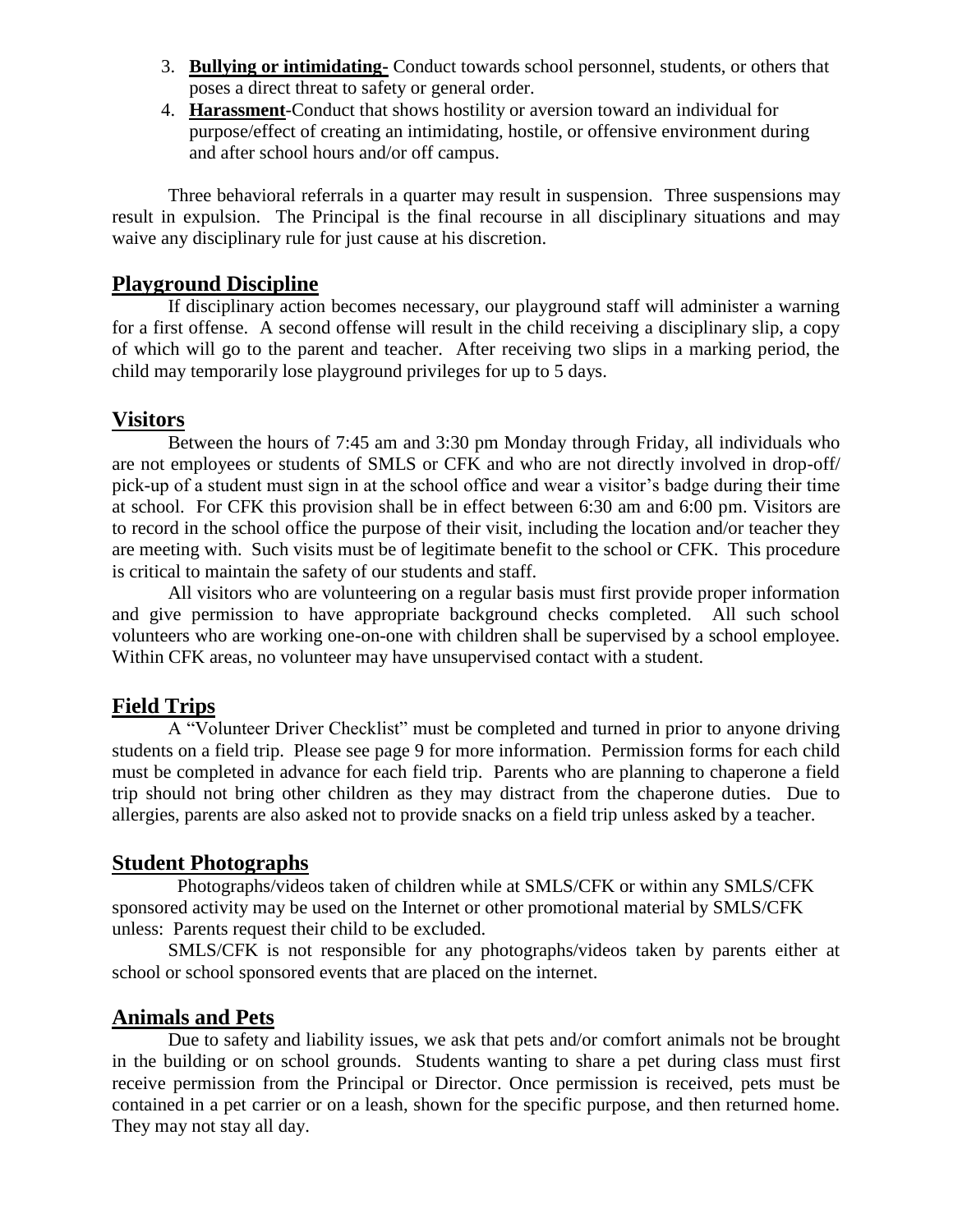#### **Discipline Policy**

All school educational programs and other activities will be conducted in an environment of Christian love and support. Children will be guided to relate to each other with respect, understanding, and to appreciate the consequences of their actions and how they affect others. Self-control and cooperation will be facilitated, using positive methods of discipline.

SMLS/CFK strives to promote a Christian attitude when dealing with discipline. Rules and discipline will be administered with concern for the growth and safety of each child.

Discipline is seen as an opportunity to correct unwanted behaviors and to promote the personal growth of an individual. Positive discipline is achieved through proper modeling and selfcontrol. Self-controlled Christians control their behavior because they know that doing what is right is better than doing what is wrong. Discipline, in order to work, must be done with patience. The goal of our staff is to move students to practice the self-discipline they will need as they mature into adulthood. We believe that in knowing and respecting limits of behavior, our students will learn what is acceptable in society, as well as the classroom.

From the first day of school we, as a school family, begin to establish trust in each other, and the students learn the teachers' expectations. Classroom rules are displayed in the class, discussed on a daily basis, and whenever possible, disciplinary action is handled in private between the student, teacher and parents (as needed).

#### **Five basic rules will be enforced by all school teachers and staff:**

- 1) Voices off and eyes forward when teachers are speaking.
- 2) No teasing or put downs. Treat others with respect.
- 3) Keep hands, feet, and objects to yourself.
- 4) Follow directions the first time they are asked.
- 5) Always do your personal best.

In the event that disciplinary action becomes necessary, our teaching staff will follow a 4-step procedure, with subsequent steps being taken until the issue is resolved. First, a student will receive a warning about their inappropriate behavior. Second, they will lose a classroom privilege. Third, they will receive a slip and a visit with the Principal, where they may need to call their parents, and tell them about their behavior. Fourth, they will receive a detention (following another phone call to his/her parents). If a child receives more than two detentions, parents will be called for a formal meeting. In response to more serious offenses, this process may be accelerated. For example, a situation involving striking or threatening to use force, either physical or verbal, with school personnel, students, and/or others on school property or at school sponsored events may result in 1–3 days suspension and /or expulsion up to and including 180 school days. Offenses involving the health and safety of students and staff will always be addressed directly and decisively. As much as staff are constantly monitoring the classroom environment, they may not always be aware of a situation and therefore it is most important that they be alerted to any situation that may require their intervention.

#### **Sexual Harassment**

Sexual harassment of or by any student at St. Michael Lutheran School shall not be tolerated and may result in disciplinary and/or legal action, including possible suspension, or expulsion.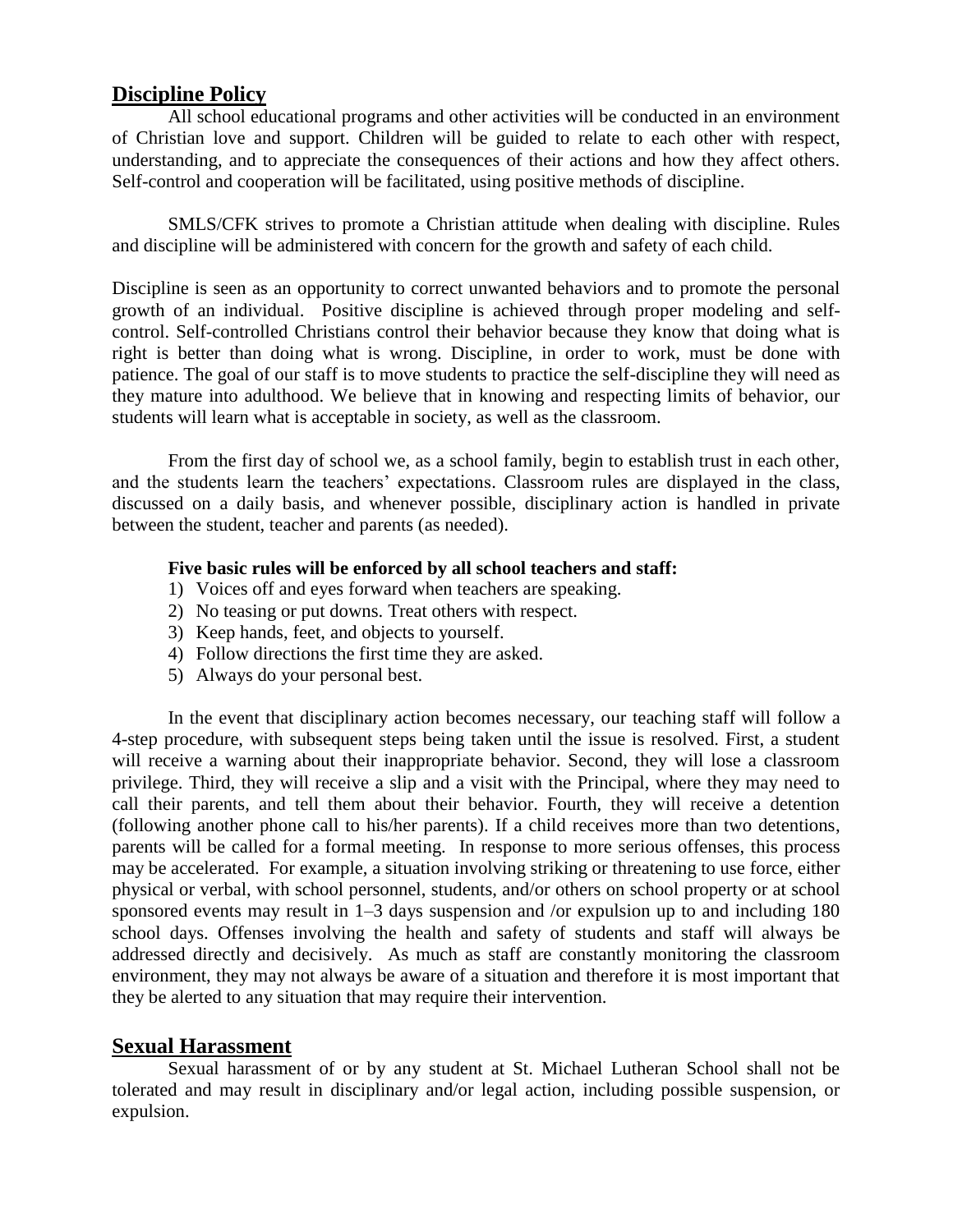Sexual harassment has the purpose or effect of having a negative impact on an individual's performance or of creating an intimidating, hostile, or offensive environment and includes, but is not limited to:

- 1. Verbal conduct, such as derogatory comments, unwanted sexual advances, sexual jokes, etc.
- 2. Visual conduct, such as derogatory cartoons, drawings, pictures, gestures, etc.
- 3. Physical conduct, such as leering, assault, blocking normal movement, touching an individual's body or clothes in a sexual way, etc.
- 4. Threats and demands to submit to sexual requests.
- 5. Retaliation for reporting a violation or participating in an investigation.

Teachers may discuss this policy with their students at the beginning of the school year in age-appropriate ways, and assure them they need not endure any form of sexual harassment. Anyone at St. Michael Lutheran School who is subject to or witnesses sexual harassment should immediately report such conduct to a teacher, the office staff, or the pastor of St. Michael Lutheran Church. Complaints of sexual harassment shall be promptly investigated in a way that ensures the privacy of all parties concerned. In no case shall a student be required to resolve the complaint directly with the offending person. If the person reported to does not promptly remedy a situation involving accusations of sexual harassment, a complaint of harassment can be filed with the Board of Early Childhood Ministries.

#### **Pesticide Treatment**

The St. Michael Lutheran Church and School and Christ for Kids complex is periodically professionally treated for pests. If they ever are administered you will be notified in these ways:

1. It will be posted on the doors of the school, church, and Christ for Kids door or

2. A letter will be sent home in your child's backpack.

An advanced notice will include this information; information about the pesticide, the targeted pest or purpose, approximate location, the date of the application, contact information at the center, and a toll free number for a national pesticide information enter recognized by the Michigan Department of Agriculture.

#### **Lockers**

 Lockers are the property of St. Michael Lutheran School and students may use them without charge. Students who use a school locker are presumed to have no expectation that the locker or the locker's contents are exempt from reasonable search and possible seizure of property.

 The principal or his or her designee may, with reasonable cause, search a student's locker and the locker's contents. In the course of a search conducted pursuant to this policy, the privacy rights of the student shall be respected regarding any items that are not illegal or against school policy. Any illegal items obtained as a result of a search of a student's locker or locker's contents may be admissible in any court or administrative proceedings.

At the request of the school principal or his or her designee, law enforcement agencies having jurisdiction over the school may assist school personnel in conducting a search of a student's locker and the locker's contents.